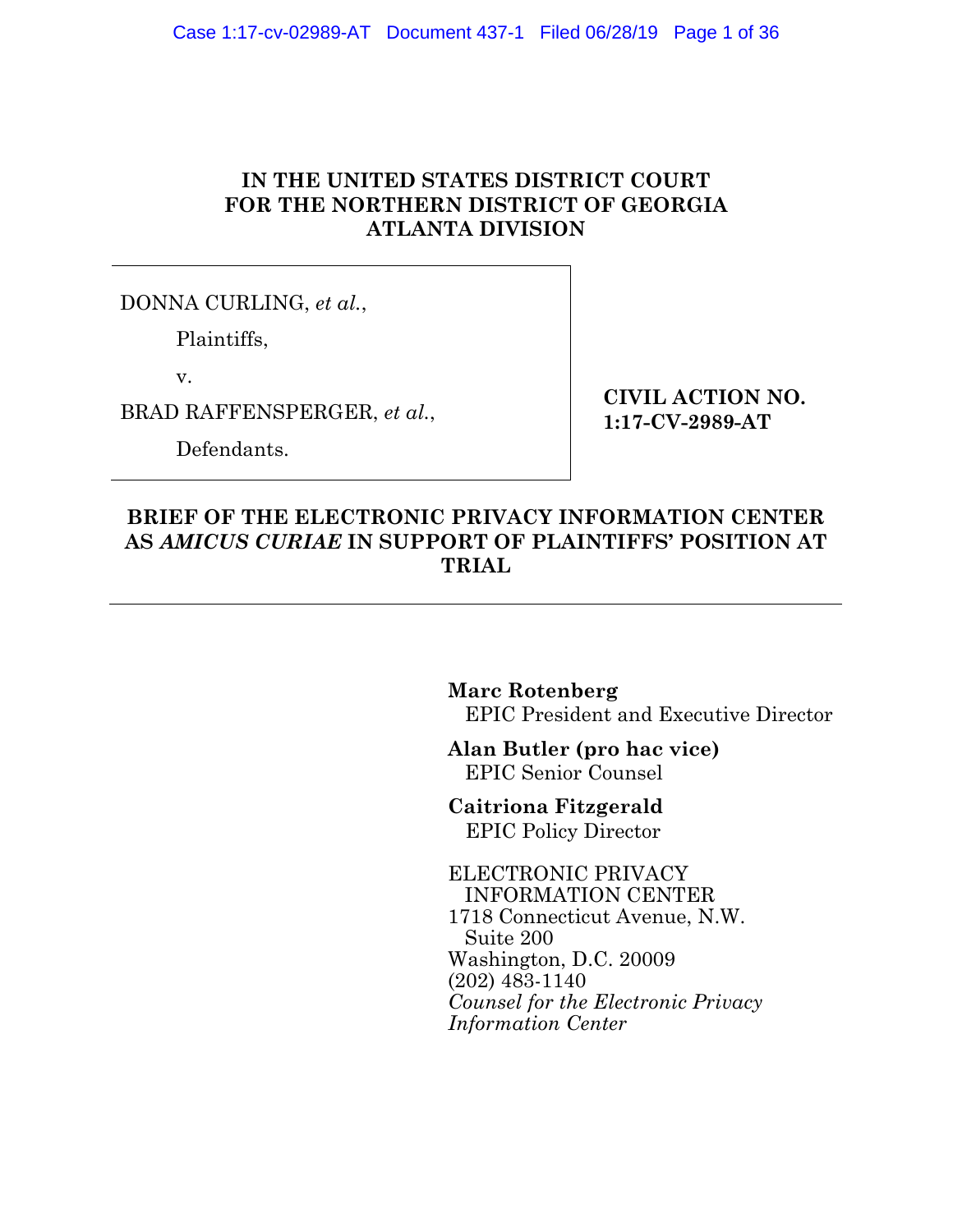# **TABLE OF CONTENTS**

| $I_{\cdot}$ |    | DRE voting systems are subject to manipulation, attack, and fraud 1 |  |  |  |
|-------------|----|---------------------------------------------------------------------|--|--|--|
|             | А. | Security experts have identified many flaws with DRE voting         |  |  |  |
|             | Β. |                                                                     |  |  |  |
|             | C. | Hand-marked paper ballots, combined with mandatory post-            |  |  |  |
| II.         |    | Georgia's DRE voting systems fail to safeguard the secret ballot 18 |  |  |  |
|             | А. | The secret ballot is the kernel of the American election system. 18 |  |  |  |
|             | Β. | Georgia's DRE systems place at risk the identity of voters and      |  |  |  |
|             | C. | The secret ballot safeguards privacy, freedom of association,<br>23 |  |  |  |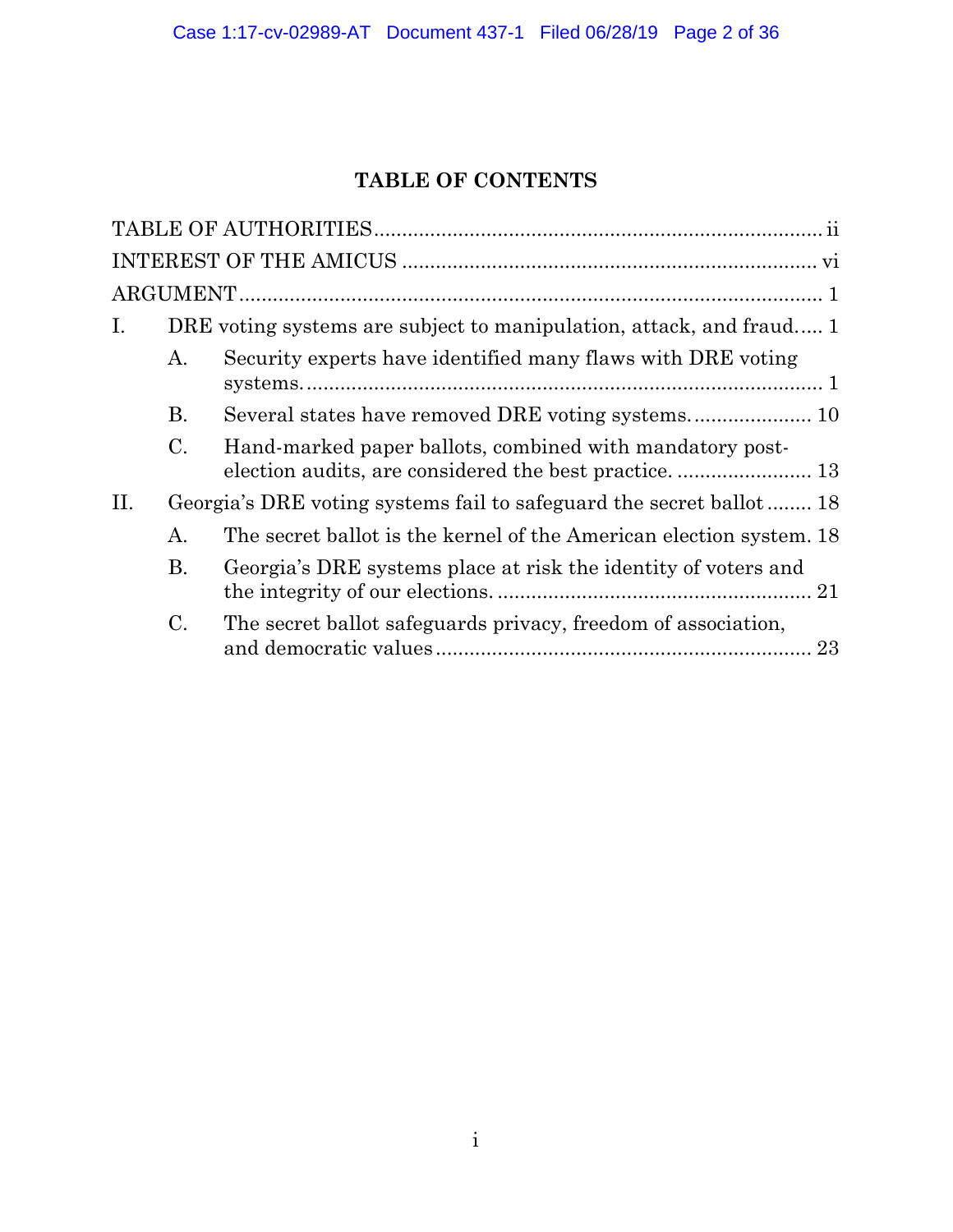# **TABLE OF AUTHORITIES**

# **Cases**

| Buckley v. Valeo,                                                                     |
|---------------------------------------------------------------------------------------|
|                                                                                       |
| Burson v. Freeman,                                                                    |
|                                                                                       |
| McIntyre v. Ohio Elections Comm'n,                                                    |
|                                                                                       |
| Minn. Voters All. v. Mansky,                                                          |
|                                                                                       |
| <b>Statutes</b>                                                                       |
|                                                                                       |
|                                                                                       |
| <b>Other Authorities</b>                                                              |
| Alessandro Acquisti, Roger Dingledine, and Paul Syverson, On the Economics            |
|                                                                                       |
| Andrew Appel, Continuous-roll VVPAT under glass: an idea whose time has               |
|                                                                                       |
| Andrew Massey, But We Have to Protect Our Source: How Electronic Voting               |
| Companies' Proprietary Code Ruins Elections, 27 Hastings Comme'ns &                   |
|                                                                                       |
|                                                                                       |
| Anna Lysyanskaya et al., <i>Verifiable Elections That Scale for Free</i> , Public-Key |
|                                                                                       |
| Ariel J. Feldman, J. Alex Halderman, & Edward W. Felten, Security Analysis            |
| of the Diebold AccuVote-TS Voting Machine, USENIX/ACCURATE                            |
|                                                                                       |
| Bradford Queen, Grimes Leads Board of Elections in Move to Require Voter-             |
| Verified Paper Trails in Kentucky, Kentucky.gov (Feb., 27, 2018).  12                 |
| Brief of Amici Curiae Electronic Privacy Information Center (EPIC) and                |
| Legal Scholars and Technical Experts in Support of the Petitioners, Doe v.            |
|                                                                                       |

Caitriona Fitzgerald, Susannah Goodman, and Pamela Smith, *The Secret Ballot at Risk: Recommendations for Protecting Democracy* (Aug. 2016)... 24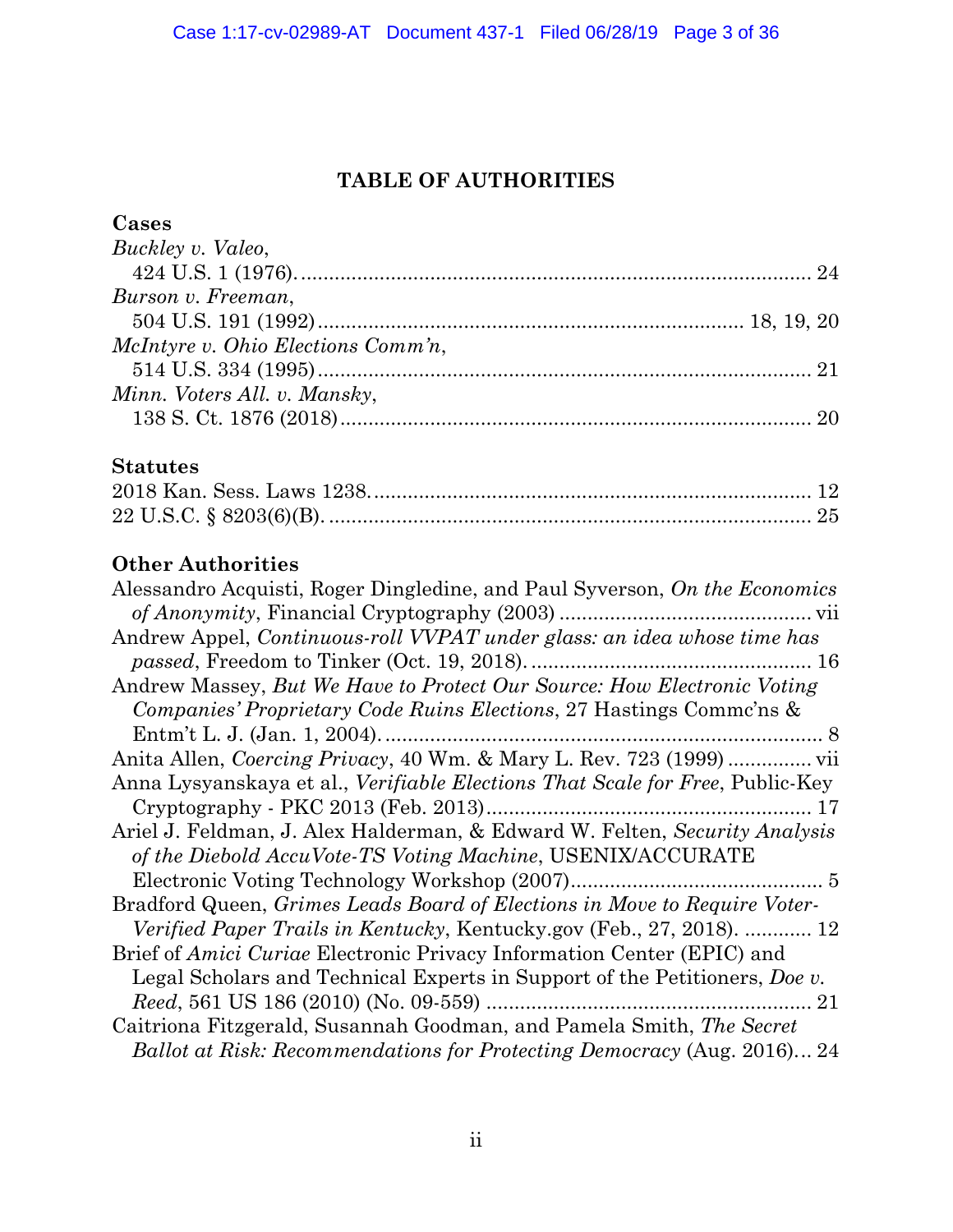| Christopher Drew, <i>California Restricts Voting Machines</i> , N.Y. Times<br>$(Aug. 5, 2007)$ .<br>10 |      |
|--------------------------------------------------------------------------------------------------------|------|
| Danielle Root et al., <i>Election Security in All 50 States</i> , Center for Am.                       |      |
| Progress (Feb. 12, 2018).                                                                              | 15   |
| David Chaum, Achieving Electronic Privacy, Scientific American (Aug. 1992)                             |      |
|                                                                                                        |      |
| David Chaum, Secret-Ballot Receipts: True Voter-Verifiable Elections,                                  |      |
| 2 IEEE Comput. Soc'y 38 (2004).<br>13                                                                  |      |
| David L. Dill, Bruce Schneier & Barbara Simons, Voting and                                             |      |
| <i>Technology: Who Gets to Count Your Vote?, Communications of</i>                                     |      |
| the ACM (Aug. $2003$ ).                                                                                | 7, 8 |
| Declan McCullagh, E-voting predicament: Not-so-secret ballots,                                         |      |
|                                                                                                        | 22   |
| Douglas W. Jones & Barbara Simons, <i>Broken Ballots: Will Your Vote</i>                               |      |
| Count (Center for the Study of Language and Information, 2012)                                         | 16   |
| E. Evans, A History of the Australian Ballot System in the United                                      |      |
| States, 19 (1917)                                                                                      | 19   |
| Edward Felten, E-Voting Ballots Not Secret; Vendors Don't See                                          |      |
| <i>Problem</i> (Aug. 20, 2007)                                                                         | 22   |
| Election Assistance Comm'n, Overview of Election Administration                                        |      |
| and Voting in 2018 (Jun. 27, 2019)                                                                     | 10   |
| Election Sec.: Voting Tech. Vulnerabilities: Hearing Before the Subcomm.                               |      |
| on Investigations & Oversight and Subcomm. on Research & Tech.                                         |      |
| of the H. Comm. on Sci., Tech., and Space, 116th Cong. (2019)                                          |      |
| (statement of Latanya Sweeney, Professor at Harvard University) 6                                      |      |
| Gary T. Marx, What's in a Concept? Some Reflections on the                                             |      |
| Complications and Complexities of Personal Information and                                             |      |
|                                                                                                        |      |
| Greg Adomaitis, Electronic Voting Case Prompts New Election,                                           |      |
|                                                                                                        |      |
| Hearing of the Calif. Assemb. Comm. on Reapportionment and                                             |      |
| Constitutional Amendments, 2003-04 Sess. (testimony of Peter G.                                        |      |
| Neumann, Principal Scientist, Computer Science Lab, SRI Int'l).  15                                    |      |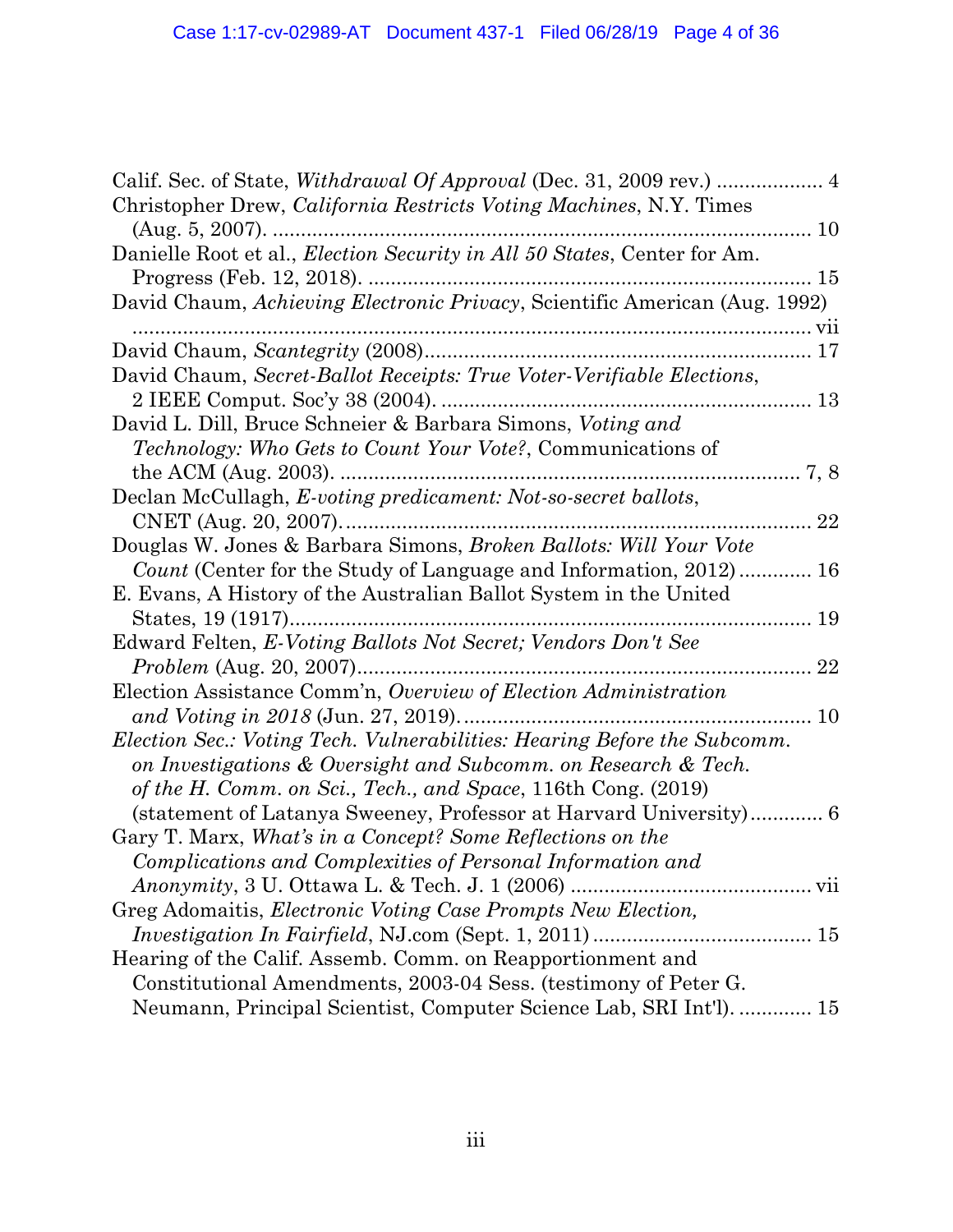| J. Alex Halderman, Op-Ed., <i>I Hacked an Election.</i> So Can the Russians, |
|------------------------------------------------------------------------------|
|                                                                              |
|                                                                              |
| Jocelyn F. Benson, State Secretaries of State: Guardians of the              |
| Democratic Process (2010).                                                   |
| Joseph A. Calandrino, et al., Source Code Review of the Diebold              |
|                                                                              |
| Julia Manchester, House Intel Chair Calls For Ban On Electronic              |
|                                                                              |
| Julie E. Cohen, <i>Examined Lives: Informational Privacy and the Subject</i> |
|                                                                              |
| Latanya Sweeney, Anonymity: A Model for Protecting Privacy, Int'l J. on      |
| Uncertainty, Fuzziness and Knowledge-based Systems (2002)  vii               |
| Matt Blaze et al., Source Code Review of the Sequoia Voting System,          |
|                                                                              |
| Nat'l Conference of State Legislatures, <i>Post-Election Audits</i>          |
| 14<br>Nat'l Conference of State Legislatures, Voting Systems, Standards,     |
|                                                                              |
| National Academies of Sciences, Engineering, and Medicine, et al.            |
| Securing the Vote: Protecting American Democracy (National Academies         |
|                                                                              |
| Peter G. Neumann, National Computer Security Conference, Security            |
|                                                                              |
| Press Release, Colorado Secretary of State, Coffman Strengthens Testing      |
| <i>Requirements For Electronic Voting Machines</i> (March 20, 2007).  11     |
| Press Release, Virginia Department of Elections, Virginia Decertifies        |
|                                                                              |
| Ronald L. Rivest & John P. Wack, On the Notion of Software Independence      |
| <i>in Voting Systems, 366 Philosophical Transactions: Mathematical,</i>      |
|                                                                              |
| Ronald L. Rivest & Warren D. Smith, Three Voting Protocols: ThreeBallot,     |
| VAV, and Twin, USENIX/ACCURATE Electronic Voting Technology                  |
|                                                                              |
| Ronnie Dugger, How They Could Steal the Election This Time, The Nation       |
|                                                                              |
|                                                                              |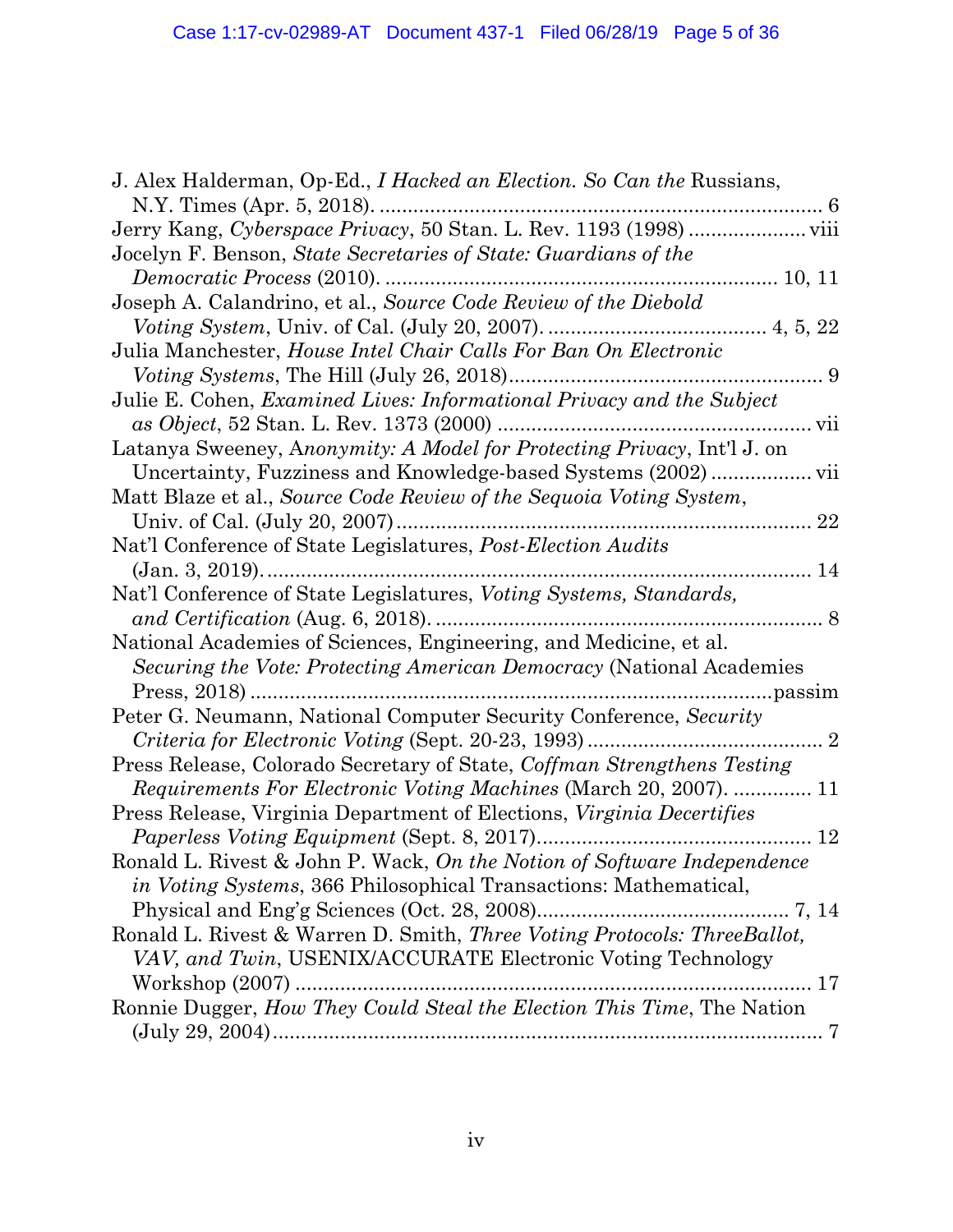| Secretary of State Jennifer Brunner, EVEREST: Evaluation and Validation  |
|--------------------------------------------------------------------------|
| of Election-Related Equipment, Standards and Testing (Dec. 2007) 11      |
| Senate Select Comm. On Intelligence, 115th Cong., Russian Targeting of   |
| Election Infrastructure During the 2016 Election (May 8, 2018).  14      |
| Srinivas Inguva et al., Source Code Review of the Hart InterCivic Voting |
| <i>System</i> , Univ. of Cal. (July 20, 2007).                           |
|                                                                          |
| State Audit Laws National Database, Verified Voting (2019).  16          |
| Stefan Brands, Non-Intrusive Cross-Domain Digital Identity               |
| <i>Management</i> , Presented at Proceedings of the 3rd Annual PKI R&D   |
| Workshop (Apr. 2004)                                                     |
| Sujata Garera et al., An Independent Audit Framework for Software        |
| <i>Dependent Voting Systems, ACM Conference on Computer and</i>          |
| 7                                                                        |
| Tadayoshi Kohno, et al., Analysis of an Electronic Voting System,        |
|                                                                          |
| Tal Moran & Moni Naor, Receipt-Free Universally-Verifiable               |
| Voting with Everlasting Privacy, Advances in Cryptology -                |
| CRYPTO 2006 (Dwork C. eds., 2006).<br>17                                 |
| The Caltech/MIT Voting Technology Project, Voting: What Has Changed,     |
|                                                                          |
| The Verifier – Polling Place Equipment, Verified Voting (Nov. 2018) 10   |
| U.S. Election Assistance Commission, Proposed Voluntary Voting           |
| System Guidelines 2.0 Principles and Guidelines,                         |
|                                                                          |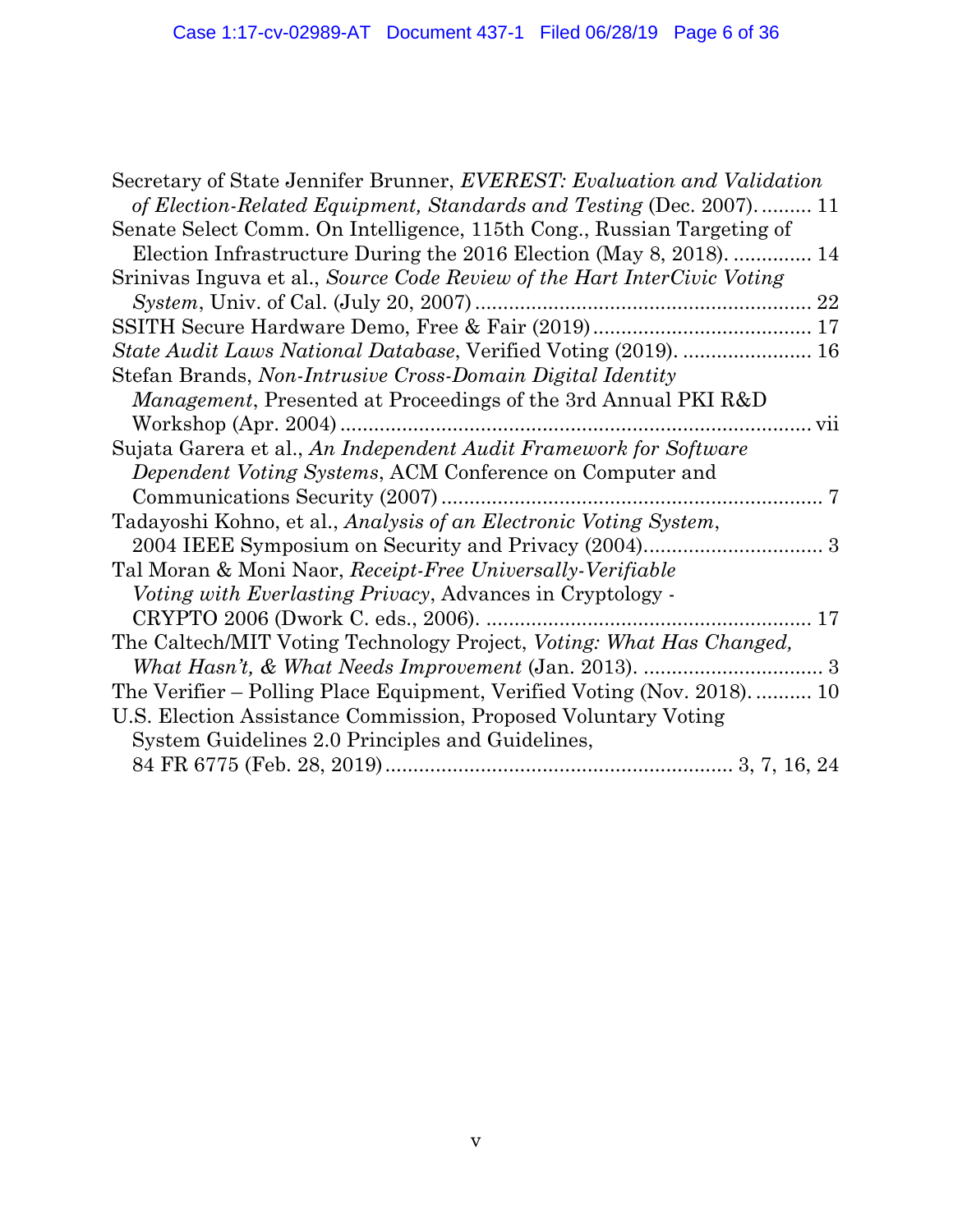#### **INTEREST OF THE AMICUS**

The Electronic Privacy Information Center ("EPIC") is a public interest research center established in 1994 to focus public attention on emerging privacy and civil liberties issues.1 EPIC frequently participates as *amicus curiae* in federal and state court cases that implicate emerging privacy issues, including voter privacy. *See, e.g.*, Brief of *Amici Curiae* EPIC et. al, *Crawford v. Marion County Election Board*, 128 S. Ct. 1610 (2008) (opposing voter photo-ID requirements as infringing on citizens' right to cast a secret ballot); Brief of *Amici Curiae* EPIC et al., *Doe v. Reed*, 561 U.S. 186 (2010) (arguing that the First Amendment protects the right to anonymity in referenda signatures); *Brief of Amici Curiae* EPIC et al., *Watchtower Bible and Tract Society of N.Y., Inc. v. Village of Stratton*, 536 U.S. 150 (2002) (supporting First Amendment Right to anonymous door-to-door speech).

EPIC seeks to ensure the integrity of voting equipment and also to preserve the secret ballot, the well-established right of individuals to remain anonymous while voting. EPIC's advisory board includes distinguished

<sup>1</sup> EPIC IPIOP Law Clerk Sonali Seth assisted in the preparation of this brief.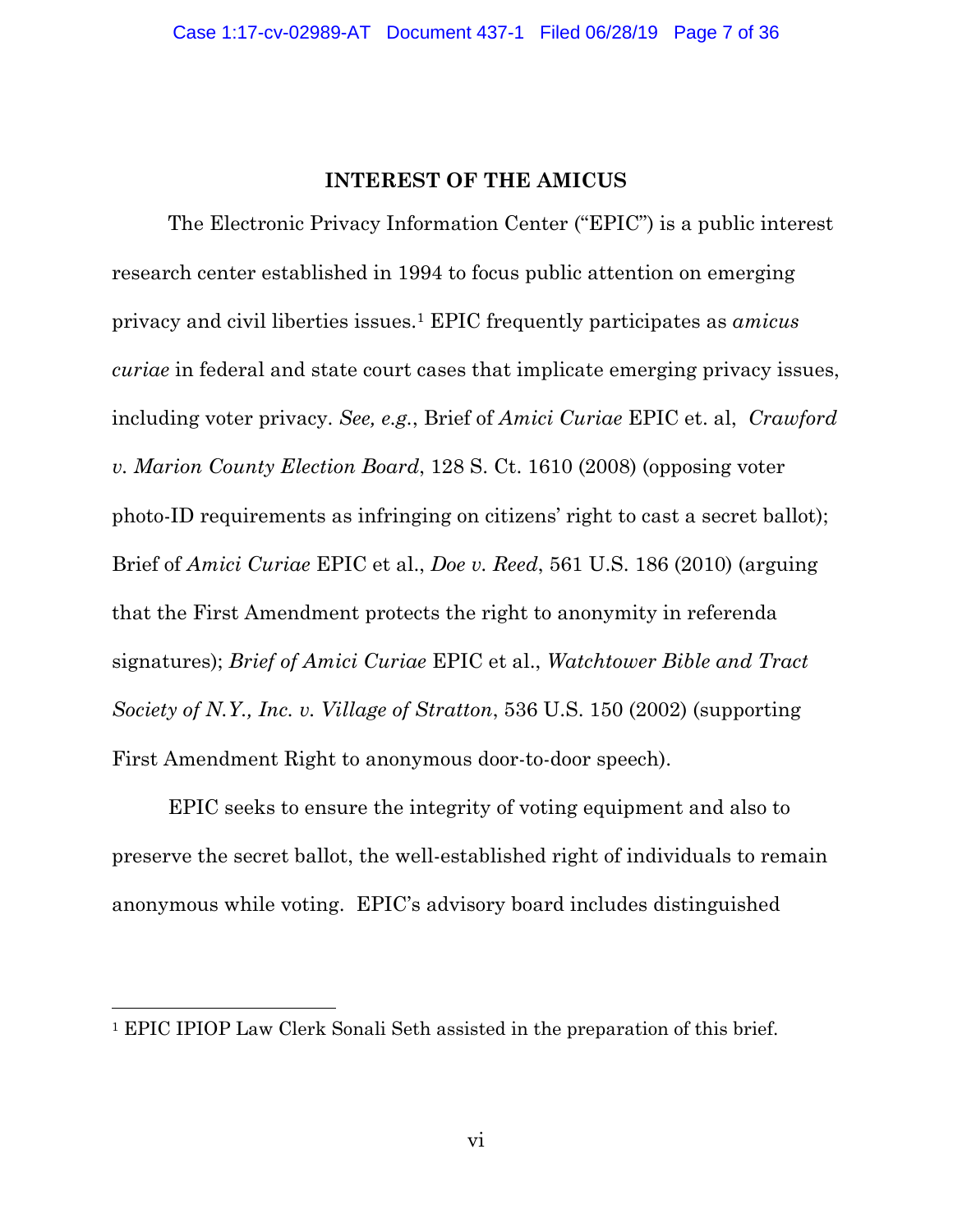experts in law, technology, and public policy, including several who have

pioneered techniques for election security and privacy protection.2

 <sup>2</sup> *See, e.g.*, David Chaum, *Achieving Electronic Privacy*, Scientific American 96-101 (Aug. 1992) ("Over the past eight years, my colleagues and I . . . have developed a new approach, based on fundamental theoretical and practical advances in cryptography, that . . . avoid the possibility of fraud while maintaining the privacy of those who use them [to complete transactions]."); Gary T. Marx, *What's in a Concept? Some Reflections on the Complications and Complexities of Personal Information and Anonymity*, 3 U. Ottawa L. & Tech. J. 1, 19 (2006) ("We seek privacy and often anonymity, but we also know that secrecy can hide dastardly deeds and that visibility can bring accountability. But too much visibility may inhibit experimentation, creativity and risk taking."); Stefan Brands, *Non-Intrusive Cross-Domain Digital Identity Management*, Presented at Proceedings of the 3rd Annual PKI R&D Workshop (Apr. 2004), *available at* http://www.idtrail.org/files/cross\_domain\_identity.pdf ("The distinction is critical; many authentication systems provide security while preserving anonymity by allowing for the separation of attributes and identification."); Alessandro Acquisti, et al., *On the Economics of Anonymity*, Financial Cryptography, 84-102 (2003) ("Individuals and organizations need anonymity on the Internet. People want to surf the Web, purchase online, and send email without exposing to others their identities, interests, and activities."); Latanya Sweeney, *Anonymity: A Model for Protecting Privacy*, International Journal on Uncertainty, Fuzziness and Knowledge-based Systems, 10 (5), 557-70 (2002) ("In many cases the survival of the database itself depends on the data holder's ability to produce anonymous data because not releasing such information at all may diminish the need for the data, while on the other hand, failing to provide proper protection within a release may create circumstances that harm the public or others."); Julie E. Cohen, *Examined Lives: Informational Privacy and the Subject as Object*, 52 STAN. L. REV. 1373, 1425 (2000) ("The recognition that anonymity shelters constitutionally-protected decisions about speech, belief, and political and intellectual association—decisions that otherwise might be chilled by unpopularity or simple difference—is part of our

constitutional tradition."); Anita Allen, *Coercing Privacy*, 40 Wm. & Mary L. Rev. 723, 756 (1999) ("There is both empirical evidence and normative philosophical argument supporting the proposition that paradigmatic forms of privacy (e.g., seclusion, solitude, confidentiality, secrecy, anonymity) are vital to well-being. It is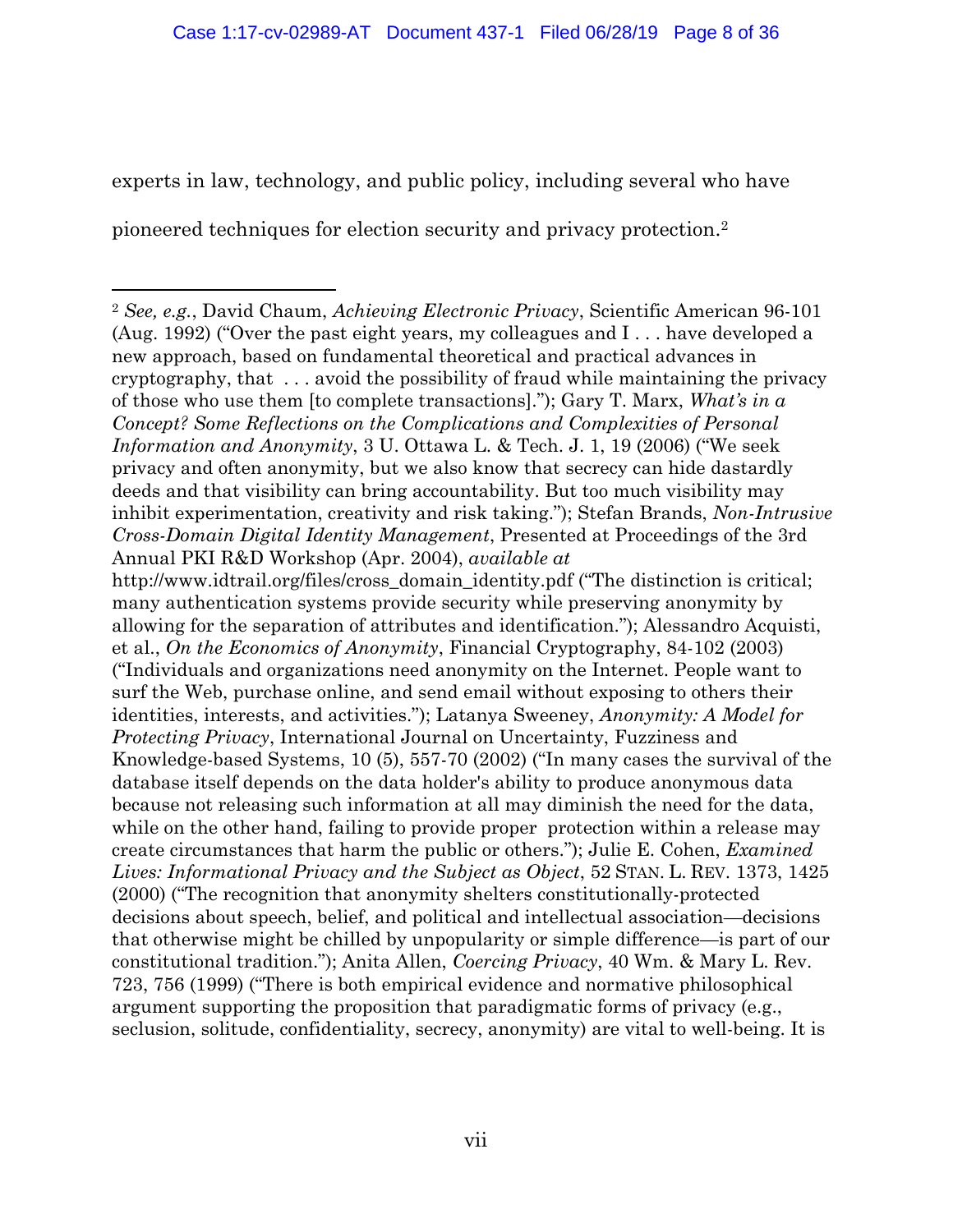EPIC's brief is joined by the following legal scholars and technical

experts:

# **Legal Scholars and Technical Experts**

| Rod Beckstrom<br>Founder and CEO of BECKSTROM                                                             |
|-----------------------------------------------------------------------------------------------------------|
| James Bamford<br><b>Author and Journalist</b>                                                             |
| Colin Bennett<br>Professor, University of Victoria                                                        |
| David Chaum<br>CEO/Founder, Elixxir                                                                       |
| Danielle Keats Citron<br>Morton & Sophia Macht Professor of Law, Univ. of Maryland Carey<br>School of Law |
| Addison Fischer<br>Founder and Chairman, Fischer International Corp.                                      |
| David Flaherty<br>Former Information and Privacy Commissioner for British Columbia                        |
| Rush Holt<br>Former Member of Congress                                                                    |
| Jerry Kang<br>Korea Times—Hankook Ilbo Chair in Korean Am. Studies and Law,<br><b>UCLA</b>                |

not simply that people need opportunities for privacy; the point is that their wellbeing, and the well-being of the liberal way of life, requires that they in fact experience privacy."); Jerry Kang, *Cyberspace Privacy*, 50 Stan. L. Rev. 1193, 1209 (1998) ("[W]e must recognize that anonymity comes in shades. Although no specific individual is identified facially, the individual may be identifiable in context or with additional research. . . .").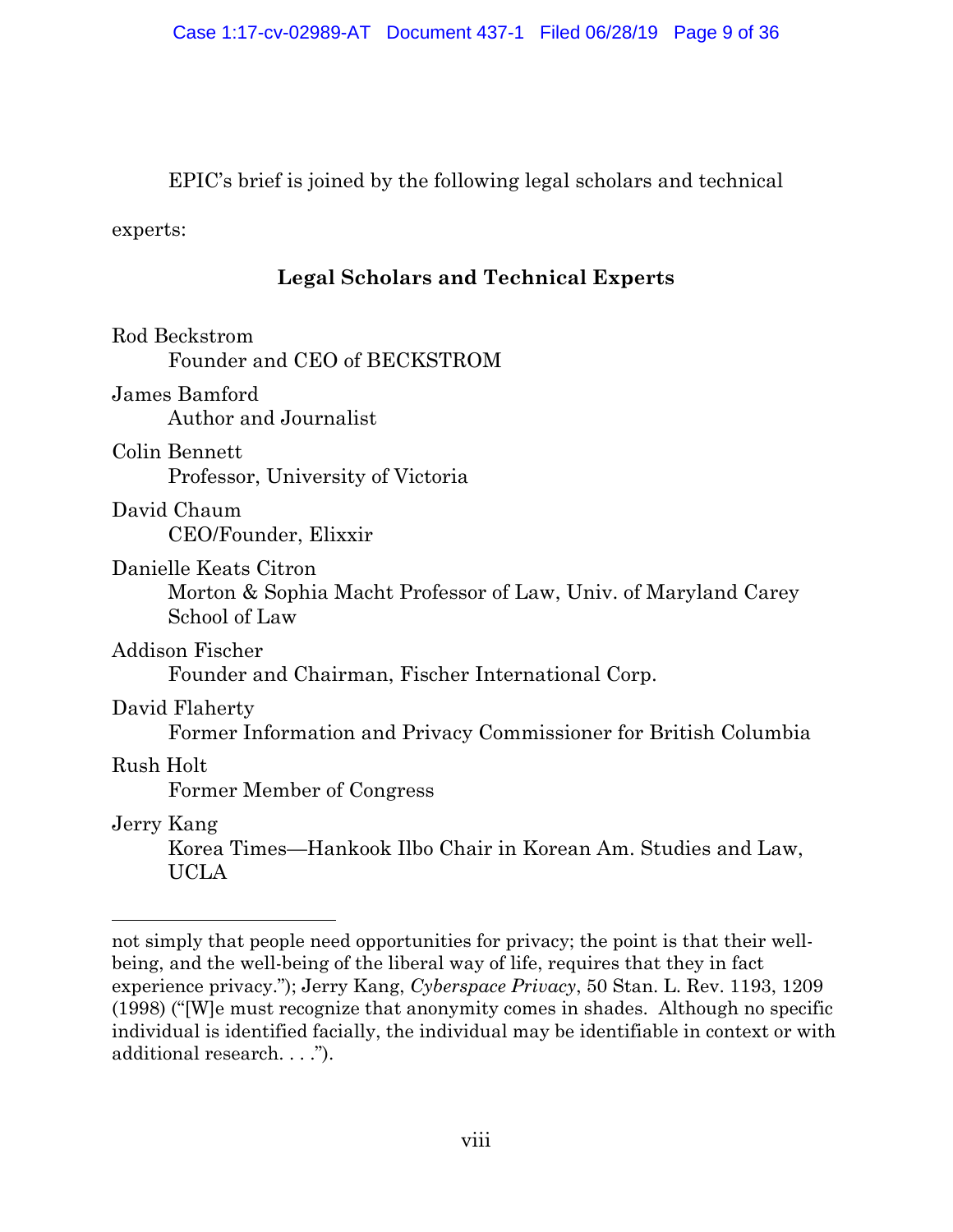| Len Kennedy<br>Senior Advisor, Neustar, Inc.                                                                                                                                                |
|---------------------------------------------------------------------------------------------------------------------------------------------------------------------------------------------|
| Lorraine G. Kisselburgh<br>Visiting Lecturer and Faculty Fellow, Discovery Park Center for<br>Entrepreneurship and Center for Research in Information Security,<br><b>Purdue University</b> |
| Chris Larsen<br>Executive Chairman, Ripple Inc.                                                                                                                                             |
| Harry R. Lewis<br>Gordon McKay Professor of Computer Science, Harvard University                                                                                                            |
| Roger McNamee<br>Co-Founder, Elevation Partners                                                                                                                                             |
| Mary Minow<br>Librarylaw.com                                                                                                                                                                |
| Pablo Garcia Molina<br>Adjunct Professor, Georgetown University                                                                                                                             |
| Peter G. Neumann<br>Chief Scientist, SRI International Computer Science Lab                                                                                                                 |
| Helen Nissenbaum<br>Professor, Cornell Tech Information Science                                                                                                                             |
| Stephanie Perrin<br>President, Digital Discretion, Inc.                                                                                                                                     |
| Bilyana Petkova<br>Assistant Professor, Department of International and European Law,<br>Maastricht University                                                                              |
| Ray Ozzie<br>Founder, Talko                                                                                                                                                                 |
| Deborah C. Peel, MD<br>Founder and Chair, Patient Privacy Rights                                                                                                                            |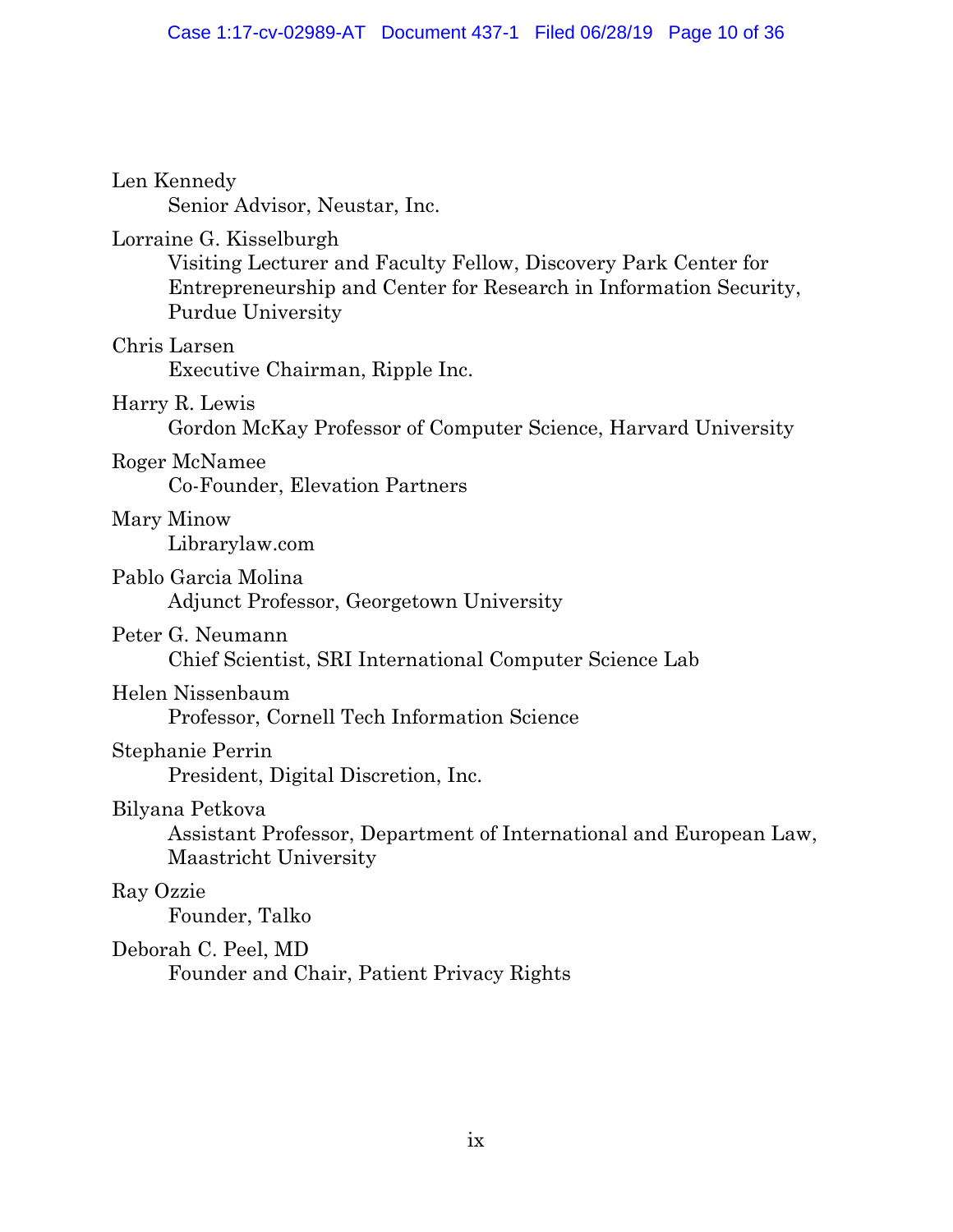#### Ron L. Rivest

Institute Professor of Electrical Engineering and Computer Science, MIT

#### Bruce Schneier

Fellow and Lecturer, Harvard Kennedy School

### Barbara Simons

IBM Research (retired)

# Sherry Turkle

Abby Rockefeller Mauzé Professor of the Social Studies of Science and Technology, Massachusetts Institute of Technology Founding Director, MIT Initiative on Technology and Self

### Edward G. Viltz

President and Chairman, Internet Collaboration Coalition

# Ari Ezra Waldman

Professor of Law, New York Law School

# Jim Waldo

Gordon McKay Professor of the Practice of Computer Science and Chief Technology Officer, John A. Paulson School of Engineering and Applied Sciences at Harvard University

# Christopher Wolf

Board Chair, Future of Privacy Forum

#### Shoshana Zuboff

Charles Edward Wilson Professor of Business Administration, Emerita Harvard Business School

(Affiliations are for identification only)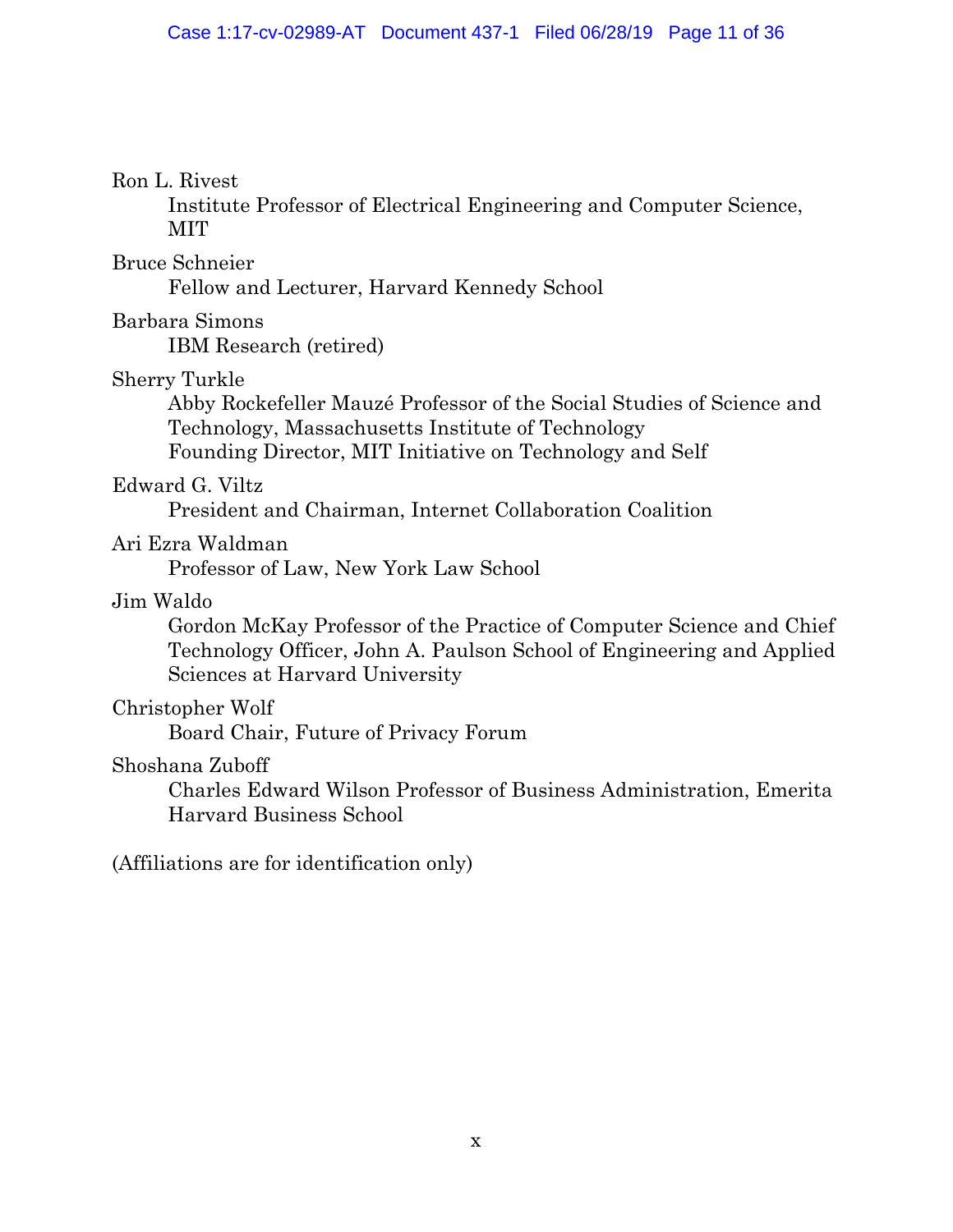#### **ARGUMENT**

Since almost the moment direct recording electronic (DRE) voting machines were introduced, computer scientists and cybersecurity experts have warned that these machines are unreliable, insecure, and unverifiable. This has led many states to replace DRE machines, but Georgia has not, leaving Georgia's elections subject to attack. Beyond the security issues, Georgia's DRE machines also compromise the secret ballot. The secret ballot is the cornerstone of our democracy, allowing voters the ability to exercise their right to vote without intimidation or retaliation. The use of DREs threaten our democracy and should be removed from use in our elections.

# **I. DRE voting systems are subject to manipulation, attack, and fraud.**

### **A. Security experts have identified many flaws with DRE voting systems.**

Direct recording electronic (DRE) voting machines are subject to manipulation, attack, and fraud. In an extensive report concerning the integrity of voting systems and the risks associated with digital technology, the National Academies of Sciences recently determined:

[A]ll digital information—such as ballot definitions, voter choice records, vote tallies, or voter registration lists— is subject to malicious alteration; there is no technical mechanism currently available that can ensure that a computer application— such as one used to record or count votes— will produce accurate results;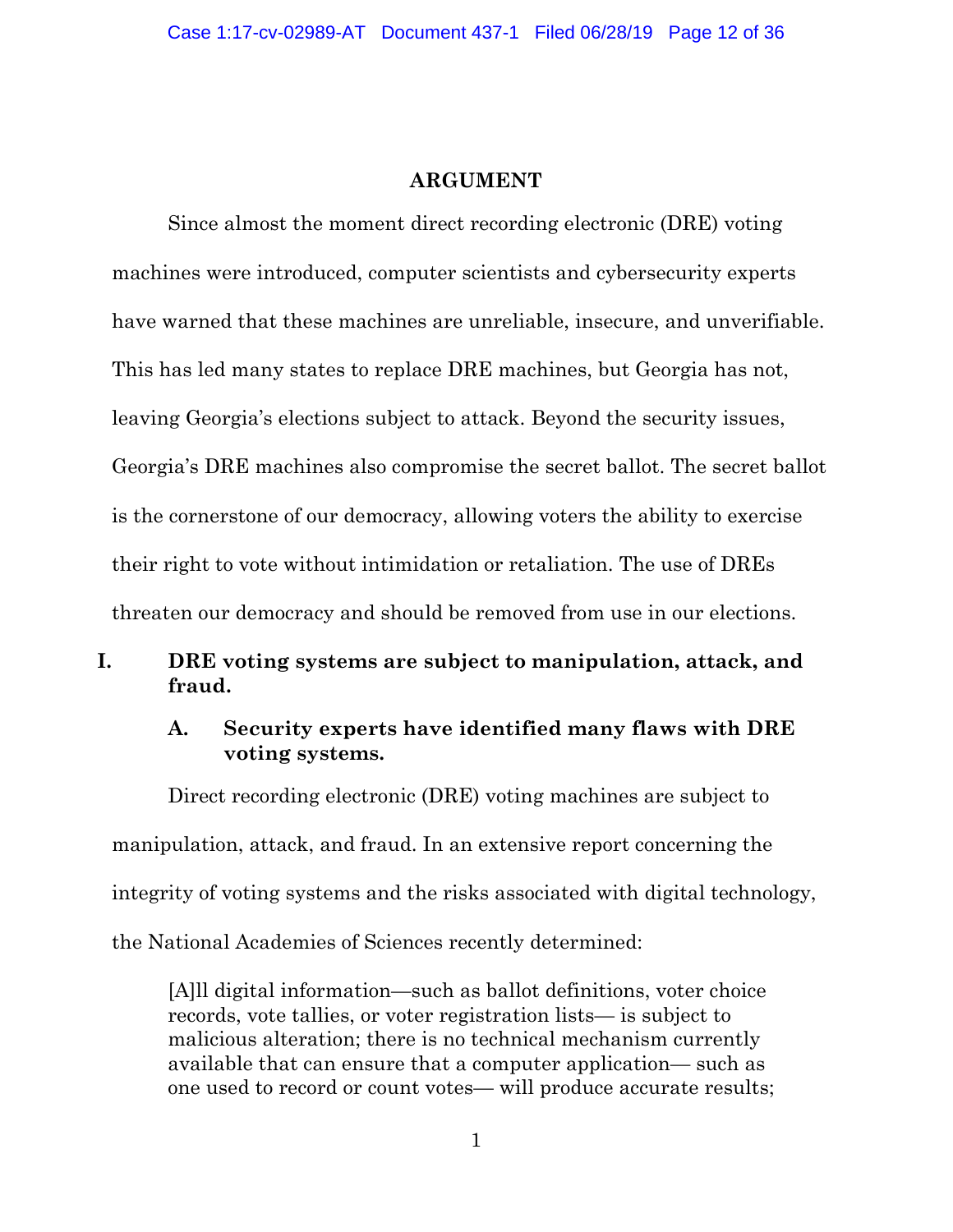testing alone cannot ensure that systems have not been compromised; and any computer system used for elections— such as a voting machine or e-pollbook— can be rendered inoperable.

National Academies of Sciences, Engineering, and Medicine, et al. *Securing the Vote: Protecting American Democracy* 42, 80 (National Academies Press, 2018) ("National Academies Report.")

But this is not news. For many years, computer scientists and cybersecurity experts have warned election officials that paperless balloting systems, and in particular DRE machines, are unreliable, insecure, and unverifiable. *See* Eric A. Fischer, Cong. Research Serv., RL32139, *Election Reform and Electronic Voting Systems (DREs): Analysis of Security Issues* (2003) ("there appears to be an emerging consensus that in general, current DREs do not adhere sufficiently to currently accepted security principles for computer systems"). The necessary criteria for electronic voting security have long been known – and DREs repeatedly fail to meet them. Peter G. Neumann, National Computer Security Conference, *Security Criteria for Electronic Voting* (Sept. 20-23, 1993) (establishing the importance of reliability, accountability, and disclosability); U.S. Election Assistance Commission, Proposed Voluntary Voting System Guidelines 2.0 Principles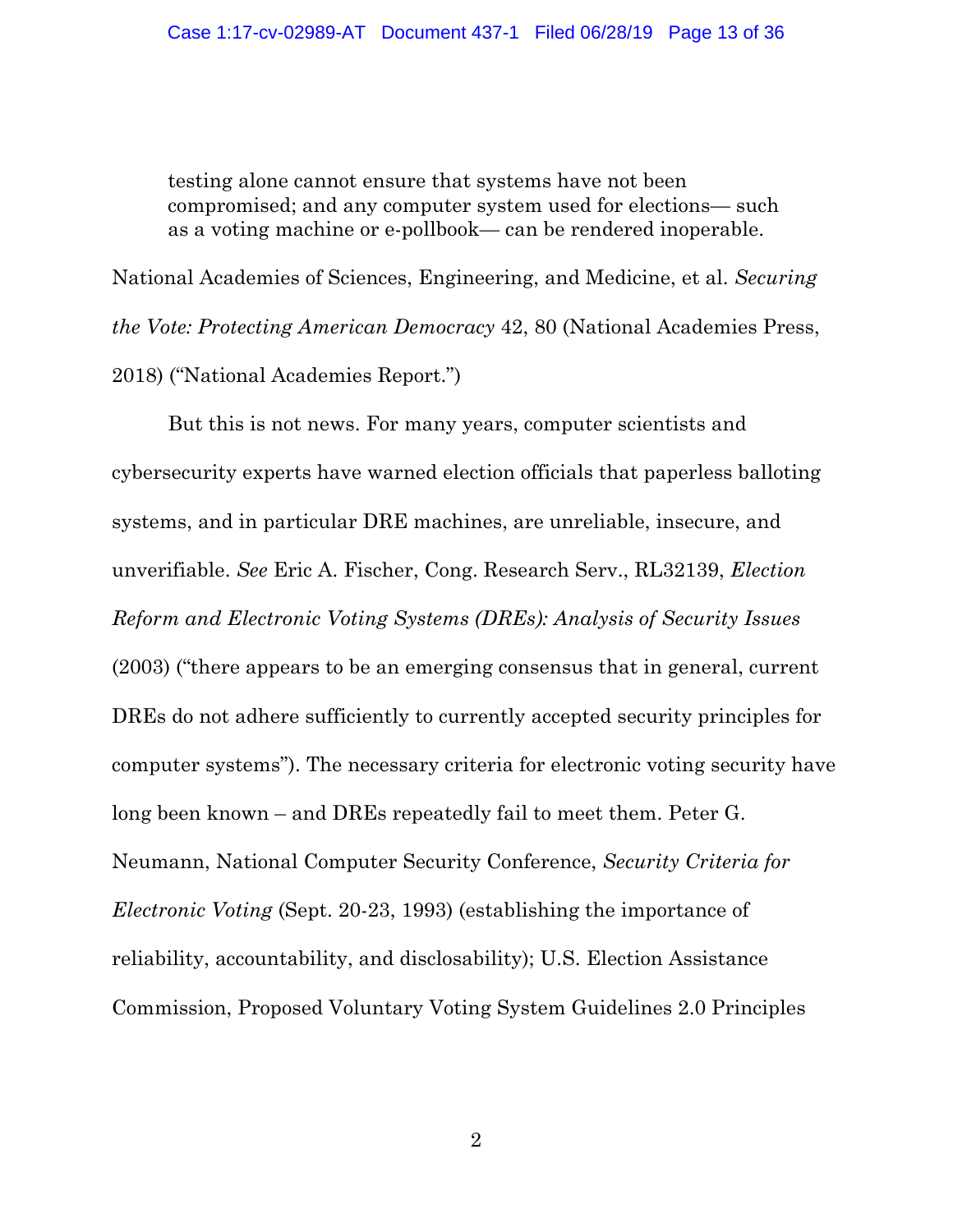and Guidelines, 84 FR 6775 (Feb. 28, 2019) ["EAC Guidelines"] (setting ballot secrecy, voter privacy, and auditability as fundamental principles).<sup>3</sup>

States adopted electronic voting machines with federal funding provided by the 2002 Help America Vote Act, a response to election security controversies in the 2000 presidential election. The Caltech/MIT Voting Technology Project, *Voting: What Has Changed, What Hasn't, & What Needs Improvement* (Jan. 2013). Yet, almost immediately, researchers began to uncover serious vulnerabilities in DREs. After the source code for a DRE voting machine was accidentally posted online, researchers found that the software demonstrates significant flaws. Tadayoshi Kohno, et al., *Analysis of an Electronic Voting System*, 2004 IEEE Symposium on Security and Privacy 27 (2004). Vulnerabilities include network attacks, unauthorized privilege escalation, incorrect use of cryptography, and poor software development processes. *Id.* For example, all systems studied in the 2004 IEEE report used the same encryption key, rendering the encryption virtually useless. *Id*. As a result, "even the most serious of our outsider attacks could have been discovered and executed without access to the source code[, and] the insider threat is also quite considerable." *Id*. A "top-to-bottom" review of DRE voting

<sup>&</sup>lt;sup>3</sup> https://www.eac.gov/assets/1/6/TGDC\_Recommended\_VVSG2.0\_P\_Gs.pdf.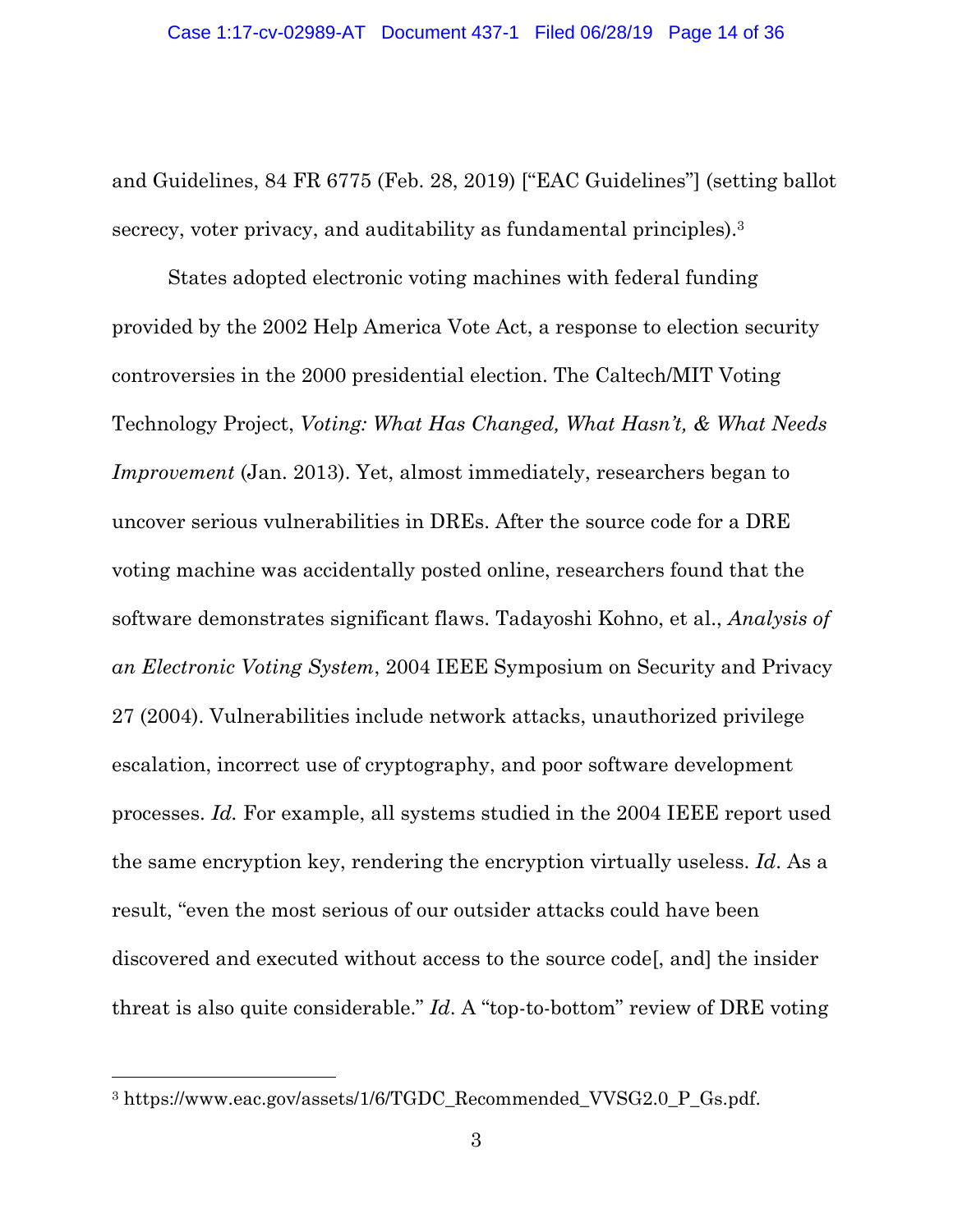machines commissioned by California Secretary of State Debra Bowen in 2007 found the systems were susceptible to viruses and malicious software ("malware"). Joseph A. Calandrino, et al., *Source Code Review of the Diebold Voting System* 10, Univ. of Cal. (July 20, 2007).4 The DRE machines reviewed in the California study were newer – and therefore presumably more secure – than the DRE machines used in Georgia. Following the California review, Secretary Bowen temporarily decertified California's Diebold DRE machines pending security changes, finding that the machines were "inadequate to ensure accuracy and integrity of the election results." Calif. Sec. of State, *Withdrawal Of Approval* 2 (Dec. 31, 2009 rev.).5

Installing viruses or malware on DRE machines is relatively easy. Researchers Ariel Feldman, Alex Halderman, and Edward Felten studied the AccuVote TS DRE machine (the same machines still used in Georgia today) in 2006 and found that "anyone who has physical access to a voting machine, or to a memory card that will later be inserted into a machine, can install said malicious software using a simple method that takes *as little as one minute*." Ariel J. Feldman, J. Alex Halderman, & Edward W. Felten, *Security* 

<sup>4</sup> https://votingsystems.cdn.sos.ca.gov/oversight/ttbr/diebold-source-public-jul29.pdf. <sup>5</sup> http://votingsystems.cdn.sos.ca.gov/vendors/premier/premier-11824-revision-1209.pdf.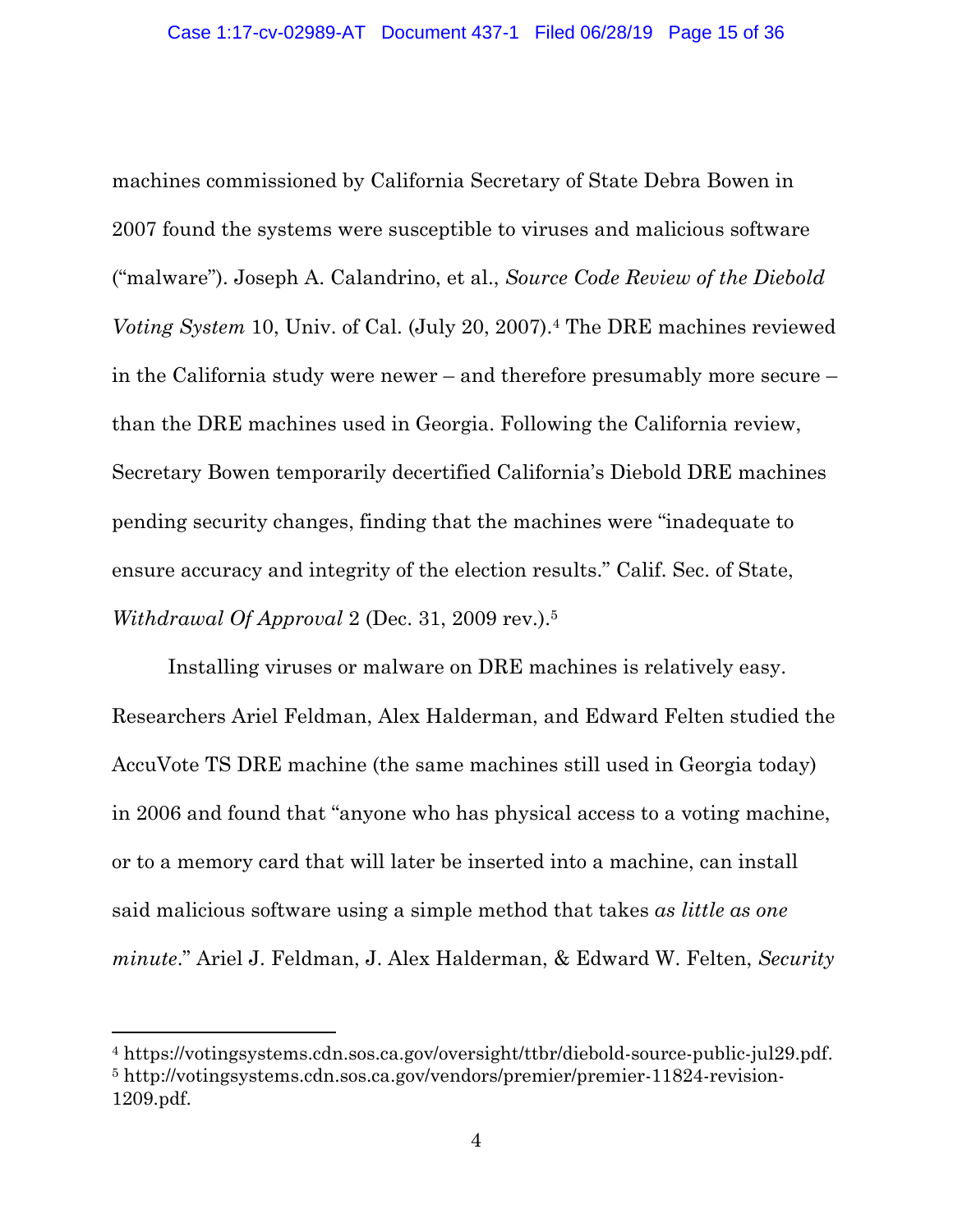*Analysis of the Diebold AccuVote-TS Voting Machine*, USENIX/ACCURATE Electronic Voting Technology Workshop (2007) (emphasis added).

These attacks could take multiple forms. A computer virus could subtly steal votes from one candidate and assign them to another, evading detection by keeping the overall vote totals intact. *Id*. An attacker could install malware that would cause votes to be tabulated incorrectly or stop the machine from accepting votes. Calandrino, *supra*, at *i*. Even if an attacker had access to just one memory card, Diebold DREs are susceptible to computer viruses that could spread between DREs or between DREs and the election management system, enabling "large-scale election fraud." *Id*. An attacker could also institute a massive denial of service by shutting down voting machines, destroying records, or slowing down voting in order to affect outcomes and sow chaos into the voting process. *Id.* at 14. Worse still, Professor J. Alex Halderman demonstrated last year that Diebold DRE machines can be hacked remotely, which would allow foreign adversaries to stage an attack on elections without any physical access to voting machines. J. Alex Halderman, Op-Ed., *I Hacked an Election. So Can the Russians*, N.Y.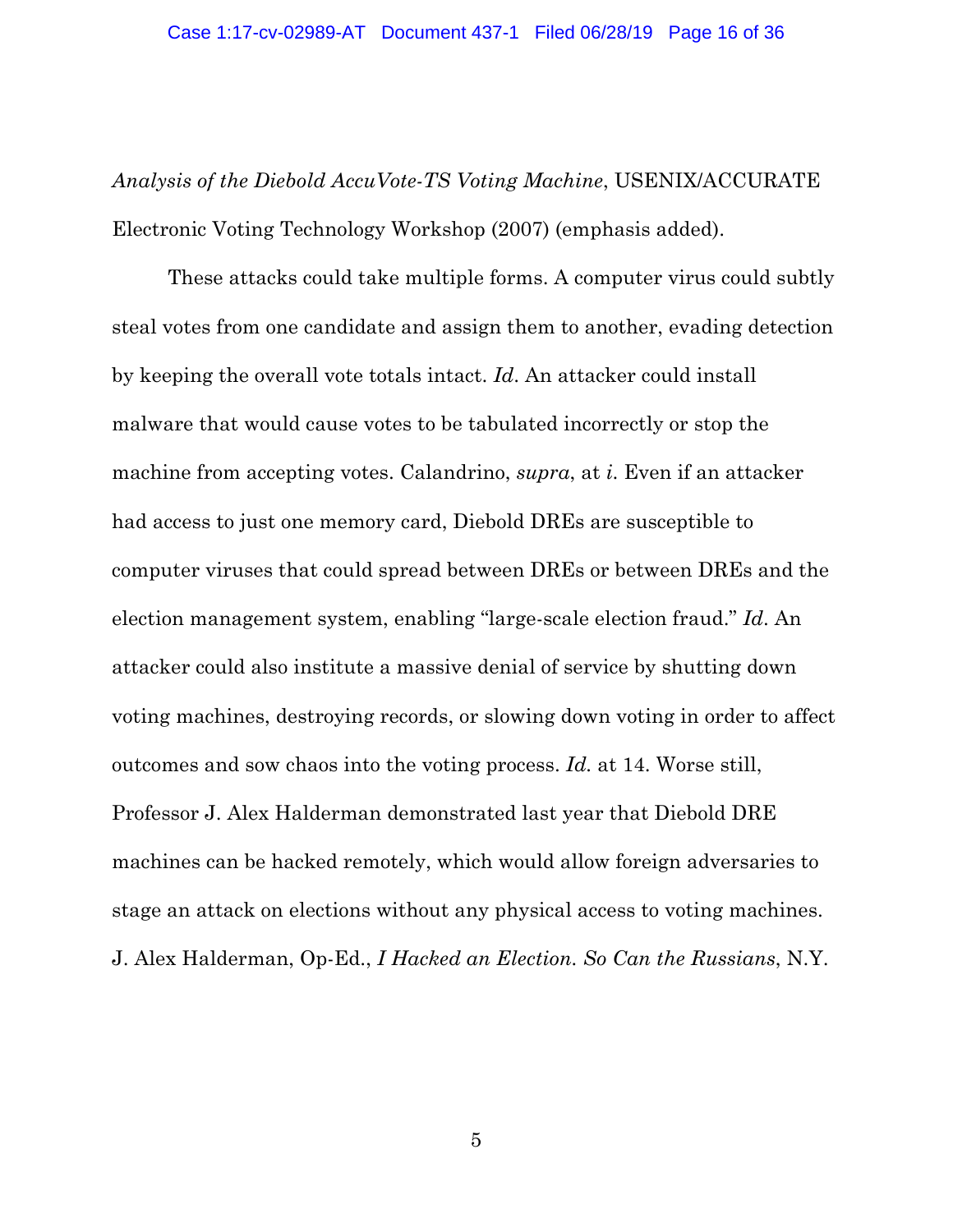Times (Apr. 5, 2018).<sup>6</sup> Voter disenfranchisement is also a real possibility. Professor Latanya Sweeney has explained that on Election Day an attacker could change a voter's address in state voter registration databases, forcing the voter to fill out a provisional ballot that will later be deemed ineligible. *Election Sec.: Voting Tech. Vulnerabilities: Hearing Before the Subcomm. on Investigations & Oversight and Subcomm. on Research & Tech. of the H. Comm. on Sci., Tech., and Space*, 116th Cong. (2019) (statement of Latanya Sweeney, Professor at Harvard University).

While DREs provide multiple opportunities for hackers to install viruses or malware, errors are notoriously difficult to detect. "DRE software is moderately complex, and it is generally accepted that the more complex a piece of software is, the more difficult it can be to detect unauthorized modifications." Cong. Research Serv., *supra* at 6. DRE technology is entirely capsulated inside a single computer, so it is "software-dependent;" an undetected change or error in the system's software can cause an undetectable change or error in the election outcome. Ronald L. Rivest & John P. Wack, *On the Notion of Software Independence in Voting Systems*,

<sup>6</sup> https://www.nytimes.com/2018/04/05/opinion/election-voting-machine-hackingrussians.html.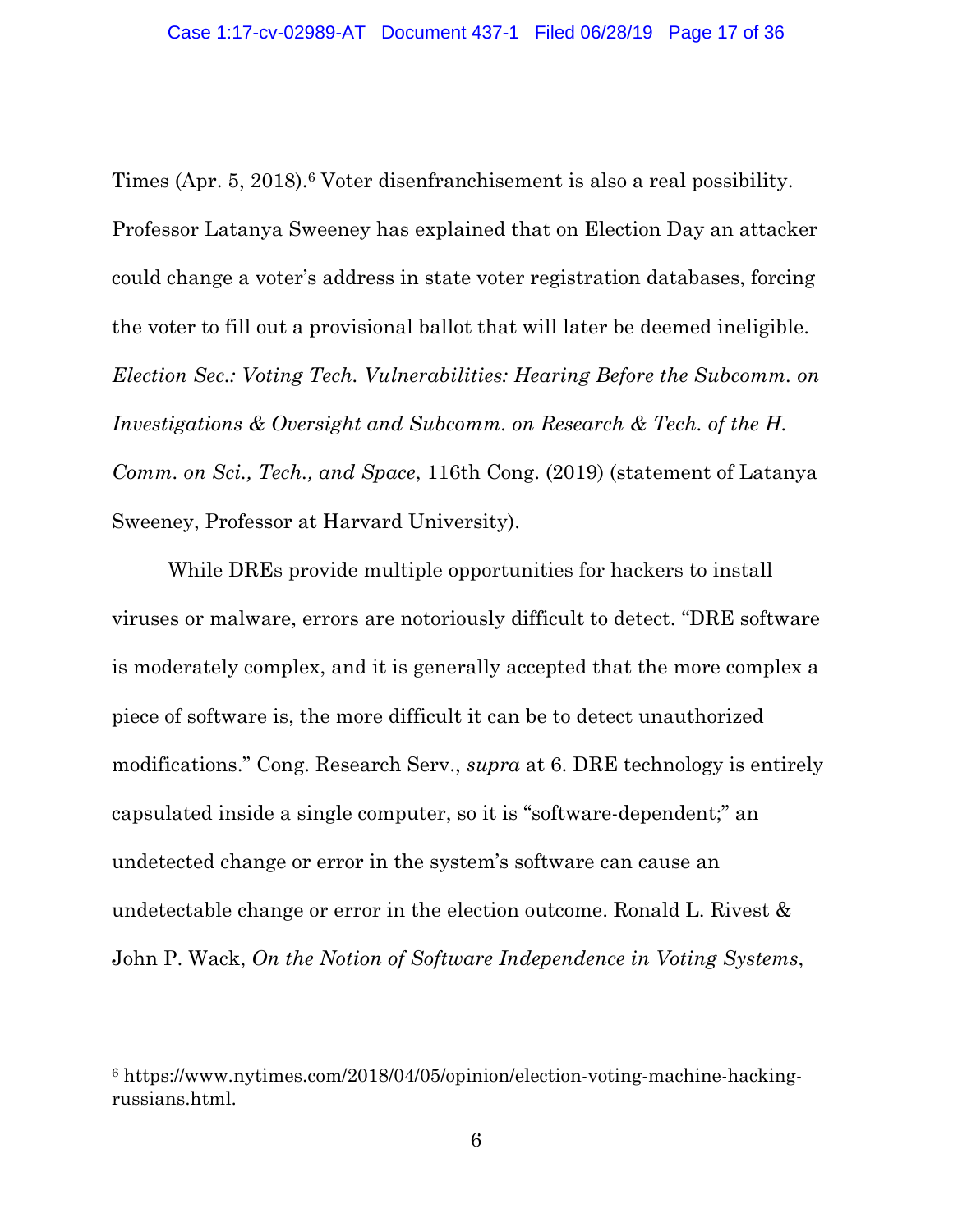366 Philosophical Transactions: Mathematical, Physical and Eng'g Sciences 3759 (Oct. 28, 2008); *see also* Sujata Garera et al., *An Independent Audit Framework for Software Dependent Voting Systems*, ACM Conference on Computer and Communications Security 257 (2007). The current draft of the Election Assistance Commission's Guidelines requires software independence. EAC Guidelines, *supra* at Principle 9. Although DRE touchscreen monitors might appear to be counting ballots, because an election official "can't watch the bits inside," the machine might be marking votes as errors or awarding them to other candidates. Ronnie Dugger, *How They Could Steal the Election This Time*, The Nation (July 29, 2004) (quoting Peter Neumann); As voting technology experts have explained, "[a] computer can easily display one set of votes on the screen for confirmation by the voter while recording entirely different votes in electronic memory, either because of a programming error or a malicious design." David L. Dill, Bruce Schneier & Barbara Simons, *Voting and Technology: Who Gets to Count Your Vote?*, 46 Communications of the ACM 29 (Aug. 2003). Security experts consider software-dependent voting systems "unacceptable" by security standards because an adversary can change an election outcome *without fear of detection*. Rivest, *supra*, at 3761.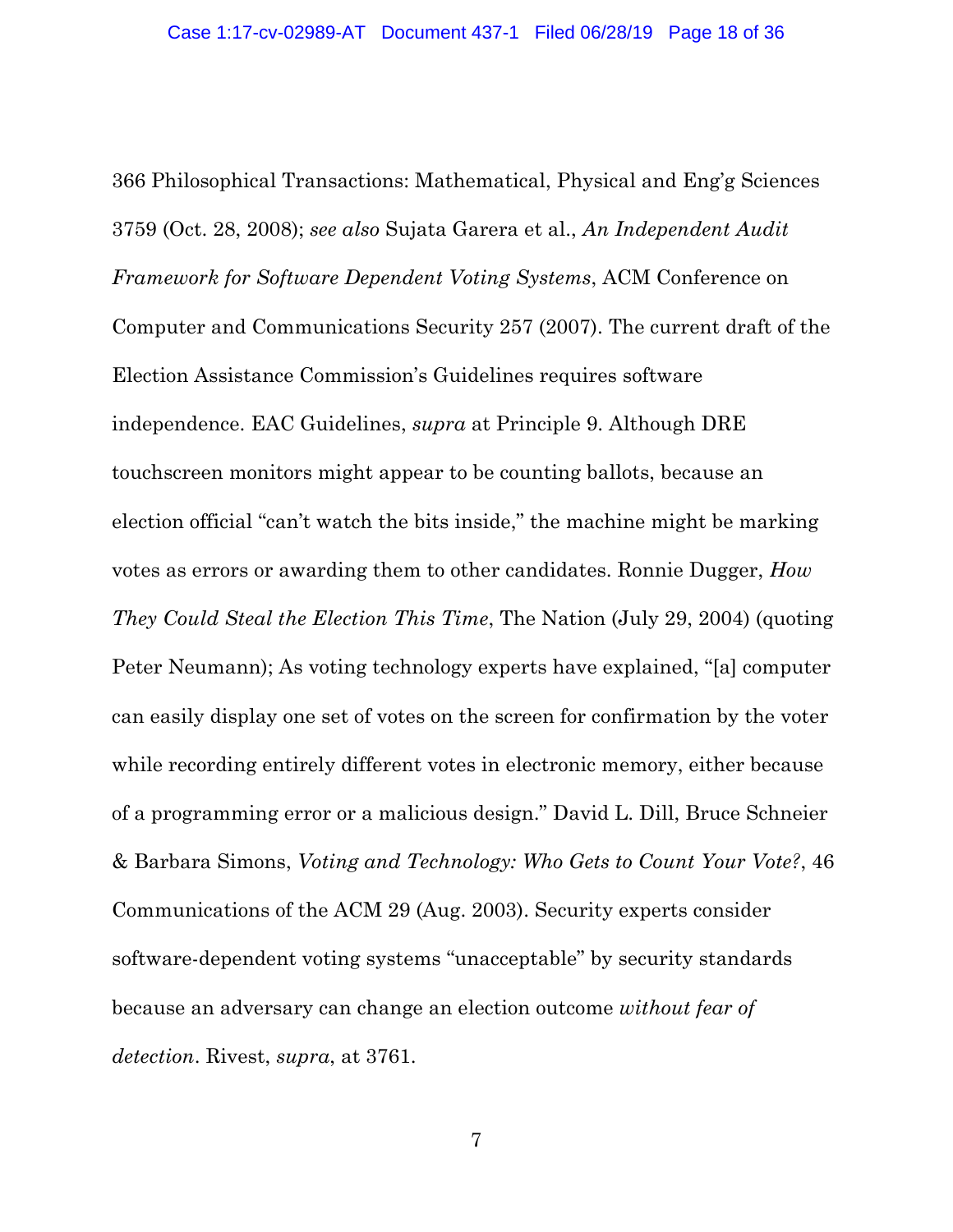The DRE market and the absence of effective regulations compound the problem. DRE vendors are not subject to any federal regulatory requirements. Nat'l Conference of State Legislatures, *Voting Systems, Standards, and Certification* (Aug. 6, 2018).7 Code secrecy agreements prevent election officers from examining the software for DRE machines. Dill, Schneier & Simons, *supra* at 29. As a result, programmers cannot scrutinize the code to find cybersecurity weaknesses, evidence of tampering, or opportunities to improve the source code design. Andrew Massey, *But We Have to Protect Our Source: How Electronic Voting Companies' Proprietary Code Ruins Elections*, 27 Hastings Commc'ns & Entm't L. J. 233, 235–40 (Jan. 1, 2004).8 "In practice, proprietary code-based DREs have proven to be error-ridden and prone to security weaknesses because the closed nature of the code has forced state agencies to protect manufacturers' intellectual property at the expense of a reliable voting system." *Id*. at 235. The use of proprietary source code in electronic voting machines undermines government transparency, regulatory accountability, and election security. To prevent interference and widespread distrust in election systems, it is

<sup>7</sup> http://www.ncsl.org/research/elections-and-campaigns/voting-system-standardstesting-and-certification.aspx#Sets%20Standards.

<sup>8</sup> https://repository.uchastings.edu/cgi/viewcontent.cgi?article=1605.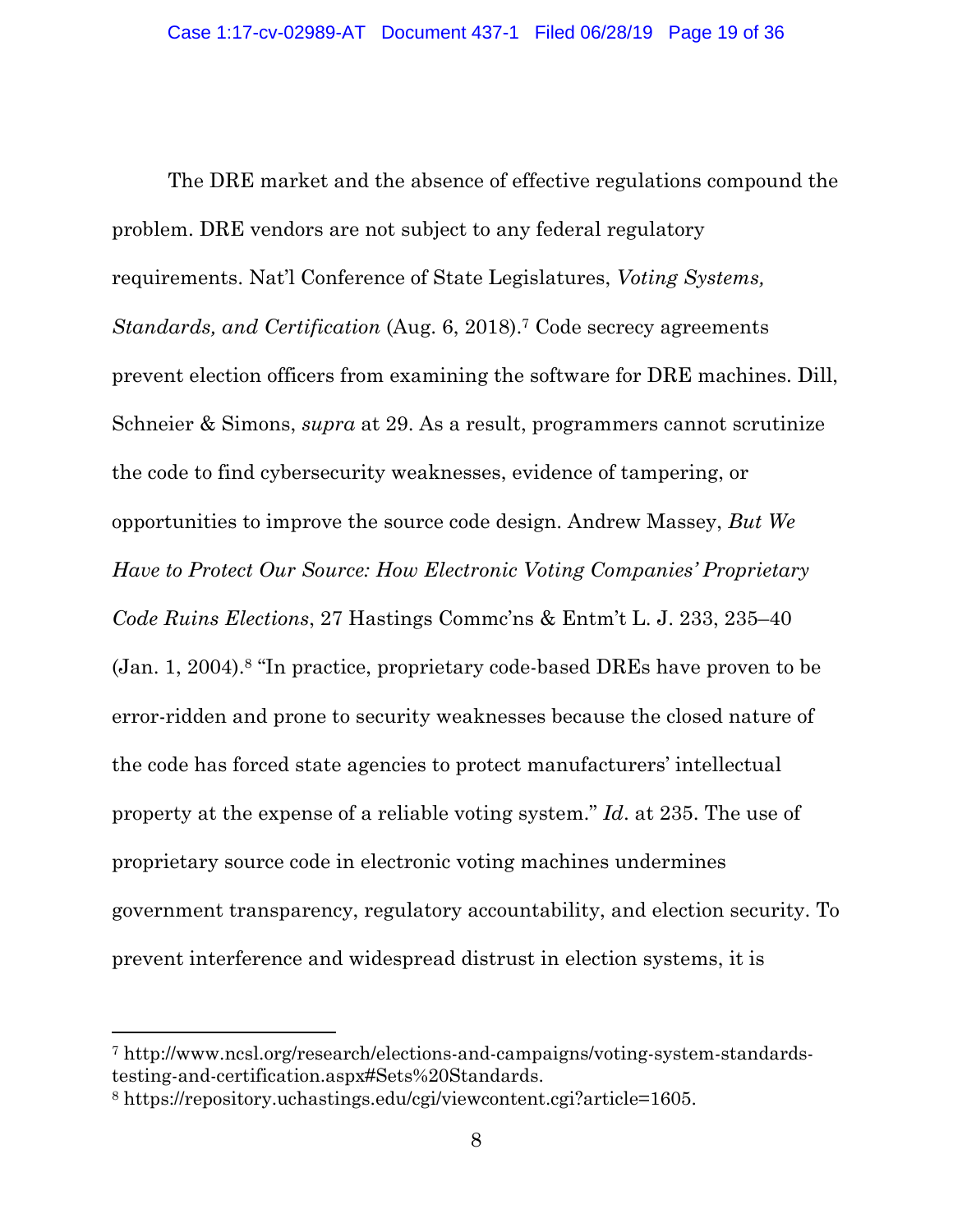essential that states reduce their reliance on electronic systems. As the

National Academies of Science has explained:

[b]ecause there is no realistic mechanism to fully secure vote casting and tabulation computer systems from cyber threats, one must adopt methods that can assure the accuracy of the election outcome without relying on the hardware and software used to conduct the election.

National Academies Report at 91. The chairman of the House Intelligence

Committee has expressed similar concerns about electronic voting systems.

"The one thing we've been warning about for many, many years on the

Intelligence committee is about the electronic voting systems," said Chairman

Nunes. Julia Manchester, *House Intel Chair Calls For Ban On Electronic* 

*Voting Systems*, The Hill (July 26, 2018). 9

The security weaknesses of electronic voting machines, and DREs in particular, have been obvious for many years. The National Academies Report makes clear what is widely known in the computer research community: DREs are unsafe for vote tabulation.

<sup>9</sup> https://thehill.com/hilltv/rising/398949-house-intel-chair-calls-for-ban-onelectronic-voting-systems.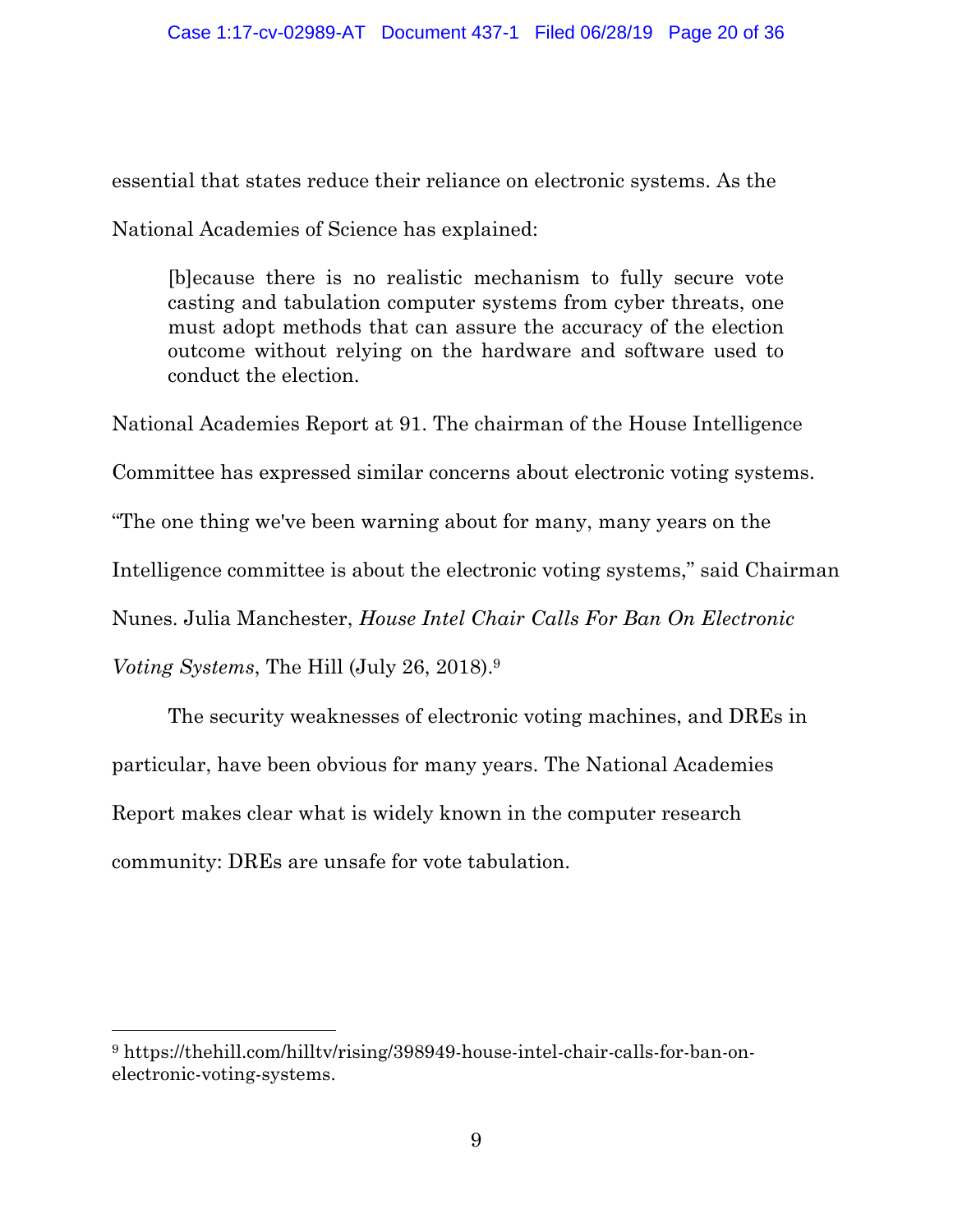#### **B. Several states have removed DRE voting systems.**

Fortunately, DRE voting systems are not the most common election system used in the United States. *The Verifier – Polling Place Equipment,*  Verified Voting (Nov. 2018). <sup>10</sup> According to a study released this week by the Election Assistance Commission, in 2018 96.3 percent of states used optical or digital scanners to scan paper ballots in at least one jurisdiction. Election Assistance Comm'n, *Overview of Election Administration and Voting in 2018* 20 (Jun. 27, 2019).11

Many Secretaries of State heeded the warnings of computer scientists and led efforts to investigate security issues with DRE machines. In 2007, State Secretaries in Colorado, Kentucky, Ohio, and California conducted investigations into their states' voting systems. Jocelyn F. Benson, *State Secretaries of State: Guardians of the Democratic Process* 106 (2010). California's above-mentioned 2007 review resulted in the temporary decertification of Diebold DRE voting machines in use in the state until certain security conditions were met. Christopher Drew, *California Restricts Voting Machines*, N.Y. Times (Aug. 5, 2007).<sup>12</sup> Colorado Secretary of State

<sup>10</sup> https://www.verifiedvoting.org/verifier/.

<sup>11</sup> https://www.eac.gov/assets/1/6/2018\_EAVS\_Report.pdf.

<sup>12</sup> https://www.nytimes.com/2007/08/05/us/05vote.html.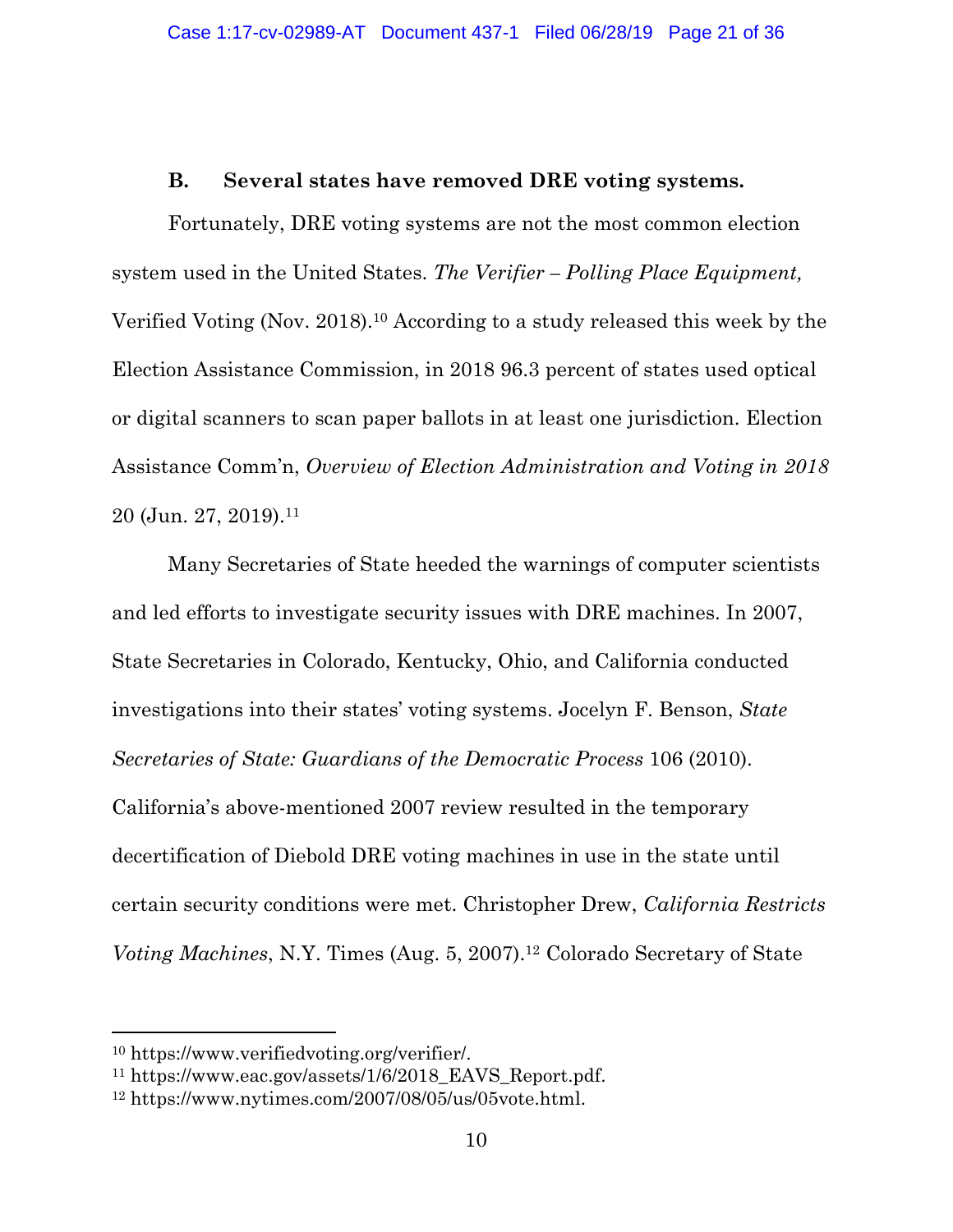Mike Coffman also decertified almost all the electronic voting machines in Colorado and until the vendors met strict testing requirements. Benson, *supra*; Press Release, Colorado Secretary of State, *Coffman Strengthens Testing Requirements For Electronic Voting Machines* (March 20, 2007).13

Ohio Secretary of State Jennifer Brunner's study of her state's electronic voting system predictably led to similar conclusions. Secretary Brunner's Evaluation and Validation of Election-Related Equipment, Standards and Testing ("EVEREST") initiative – which, like California, examined an even newer version of Diebold DRE machines than Georgia uses – found that the machines were extremely vulnerable to hacking, including one attack that only required 30 seconds and a ball point pen. Secretary of State Jennifer Brunner, *EVEREST: Evaluation and Validation of Election-Related Equipment, Standards and Testing* 141 (Dec. 2007).<sup>14</sup> Following the report, Secretary Brunner worked with the Ohio Legislature to eliminate Ohio's electronic voting machines. Benson, *supra*, at 108.

After a security assessment in 2017, Virginia decertified its DRE machines that were still in use and eliminated them completely from

<sup>13</sup>https://www.sos.state.co.us/pubs/newsRoom/pressReleases/2007/PR20070320Votin gMachines.html.

<sup>14</sup> https://security.cs.georgetown.edu/~msherr/papers/everest-ohio.pdf.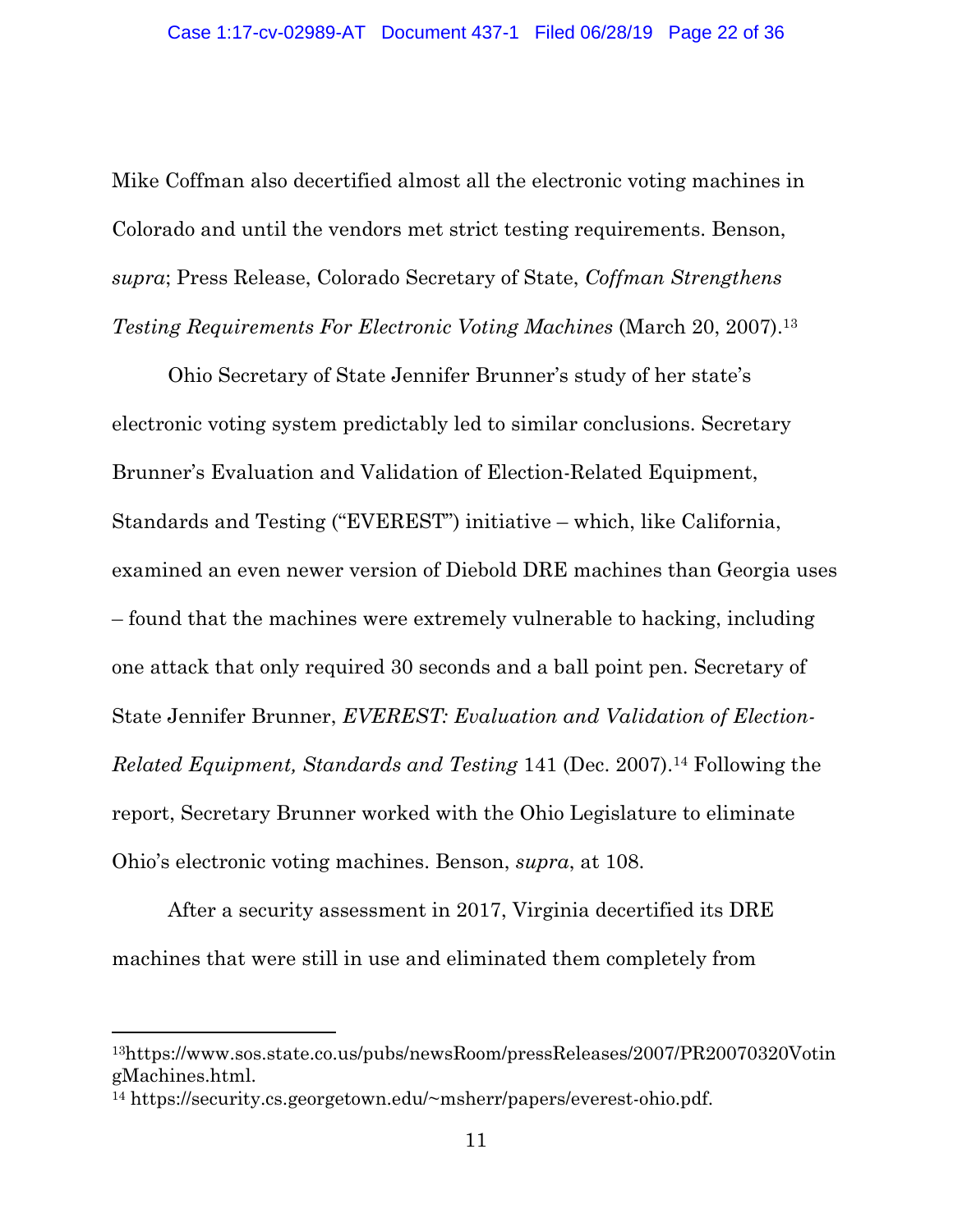elections "in an effort to increase the security and integrity of Virginia's voting systems." Press Release, Virginia Department of Elections, *Virginia Decertifies Paperless Voting Equipment* (Sept. 8, 2017).15 Last year, Kansas enacted a law prohibiting counties from purchasing new DREs and mandates that any electronic voting systems purchased in the future provide a paper record when the vote is cast and are capable of being audited. 2018 Kan. Sess. Laws 1238. Kentucky Secretary of State Alison Grimes called for the replacement of all paperless voting systems in her state in 2018. Bradford Queen, *Grimes Leads Board of Elections in Move to Require Voter-Verified Paper Trails in Kentucky*, Kentucky.gov (Feb., 27, 2018). 16

Jurisdictions choosing to box up the DREs have many alternatives. The most commonly used election system, and current best practice from a security perspective, is optical scanning, in which voters mark paper ballots and voter responses are tabulated using computerized optical scanners, similar to scanners used for standardized tests. National Academies Report at 39.

<sup>15</sup> https://www.elections.virginia.gov/media/Media/ELECTNewsRelease-09-08- 17.pdf.

<sup>16</sup> https://kentucky.gov/Pages/Activity-stream.aspx?n=SOS&prId=156.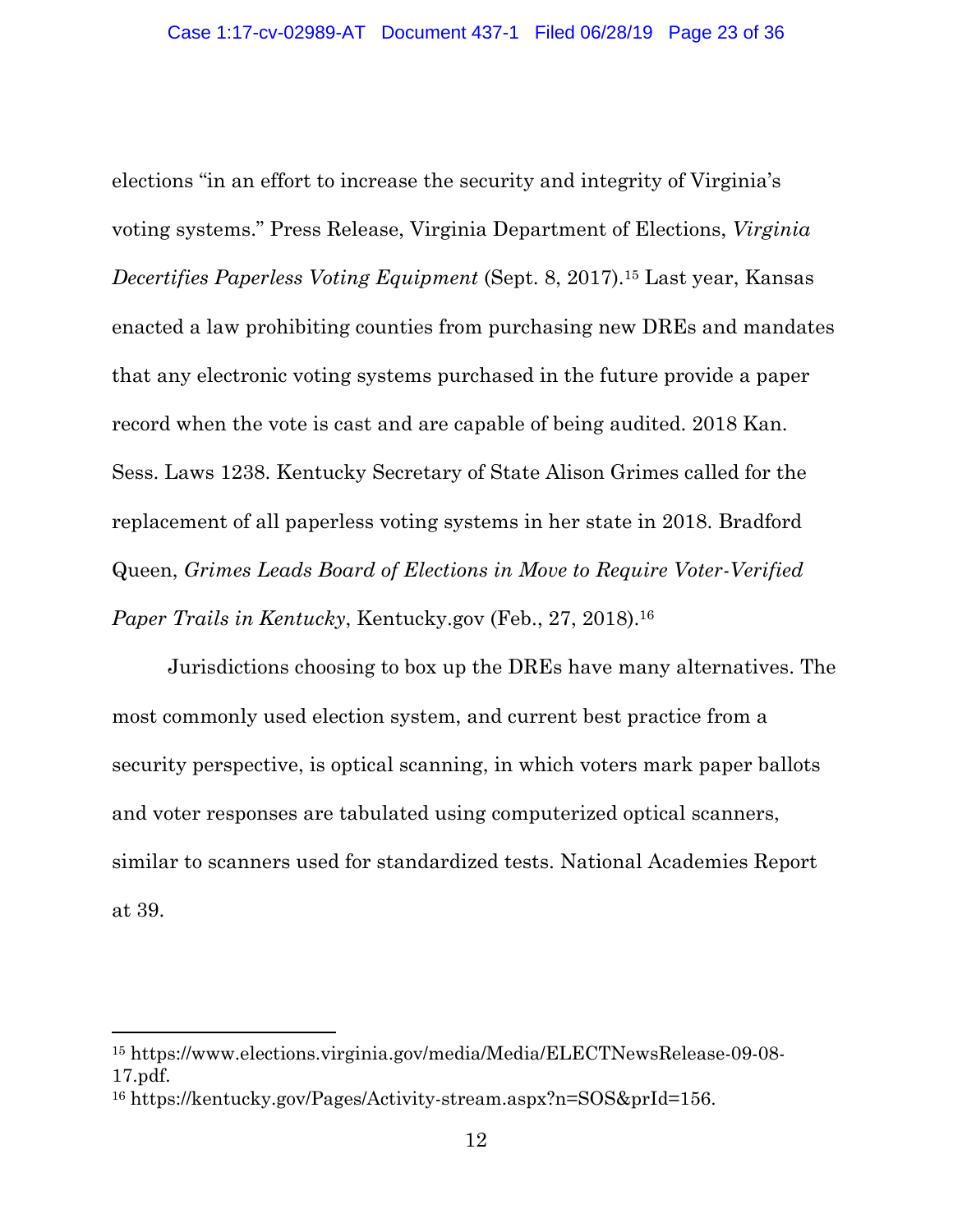# **C. Hand-marked paper ballots, combined with mandatory post-election audits, are considered the best practice.**

Georgia's DRE machines includes no physical or paper ballot, which prevents post-election audit trail. As a result, voters cannot verify that their votes are correctly recorded. David Chaum, *Secret-Ballot Receipts: True Voter-Verifiable Elections*, 2 IEEE Comput. Soc'y 38 (2004).17 Moreover, since the ballot itself is embedded in the same equipment that counts the ballot and Georgia does not use paper ballots, verification by ballot recount is impossible. According to the near-unanimous consensus of the computer science and election security communities, the absence of a paper trail exacerbates major cybersecurity risks and deteriorates public confidence in the integrity of elections. As the National Academies stated, "without a paper record, it is not possible to conduct a convincing audit of the results of an election... All local, state, and federal elections should be conducted using human-readable paper ballots by the 2020 presidential election." National Academies Report, *supra* at 42, 80. In the Senate Intelligence Committee's recent report on election interference in the 2016 Presidential Election, the Committee said that "machines with electronic interfaces that electronically store votes (as opposed to paper ballots or optical scanners)––are used in

<sup>17</sup> https://doi.org/10.1109/MSECP.2004.1264852.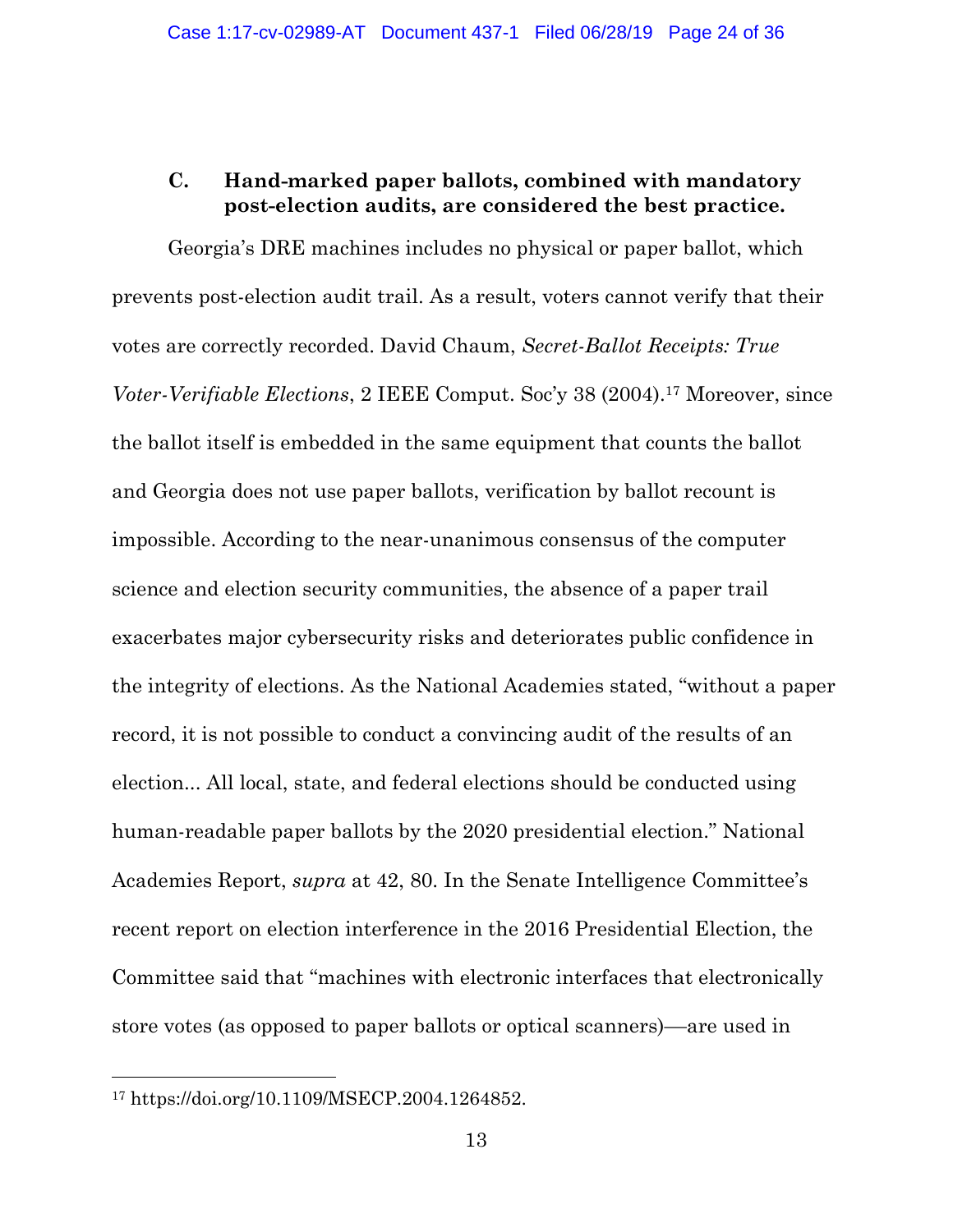jurisdictions in 30 states and are at highest risk for security flaws […] [a]t a minimum, any machine purchased going forward should have a voter-verified paper trail." Senate Select Comm. On Intelligence, 115th Cong., Russian Targeting of Election Infrastructure During the 2016 Election (May 8, 2018).18 Since the November 2016 election, ten states have improved or established auditing requirements. Nat'l Conference of State Legislatures, *Post-Election Audits* (Jan. 3, 2019).19

According to leading computer scientists, the inability to audit the results produced by DRE machines results in a chronic inability to identify errors, whether slight or egregious. As Ron Rivest has explained, "no meaningful audit of the DRE's electronic records to determine their accuracy is possible; accuracy can only be estimated by a variety of other (imperfect) measures, such as comparing the accumulated tallies to pre-election canvassing results, performing software code reviews, and testing the system accuracy before (or even during) the election." Rivest, *supra*, at 3760. Peter Neumann has stated, "[o]f course, all voting systems are subject to varying degrees of errors and manipulations; however, the unauditable all-electronic

<sup>18</sup> https://www.burr.senate.gov/imo/media/doc/One-

Pager%20Recs%20FINAL%20VERSION%203-20.pdf.

<sup>19</sup> http://www.ncsl.org/research/elections-and-campaigns/post-electionaudits635926066.aspx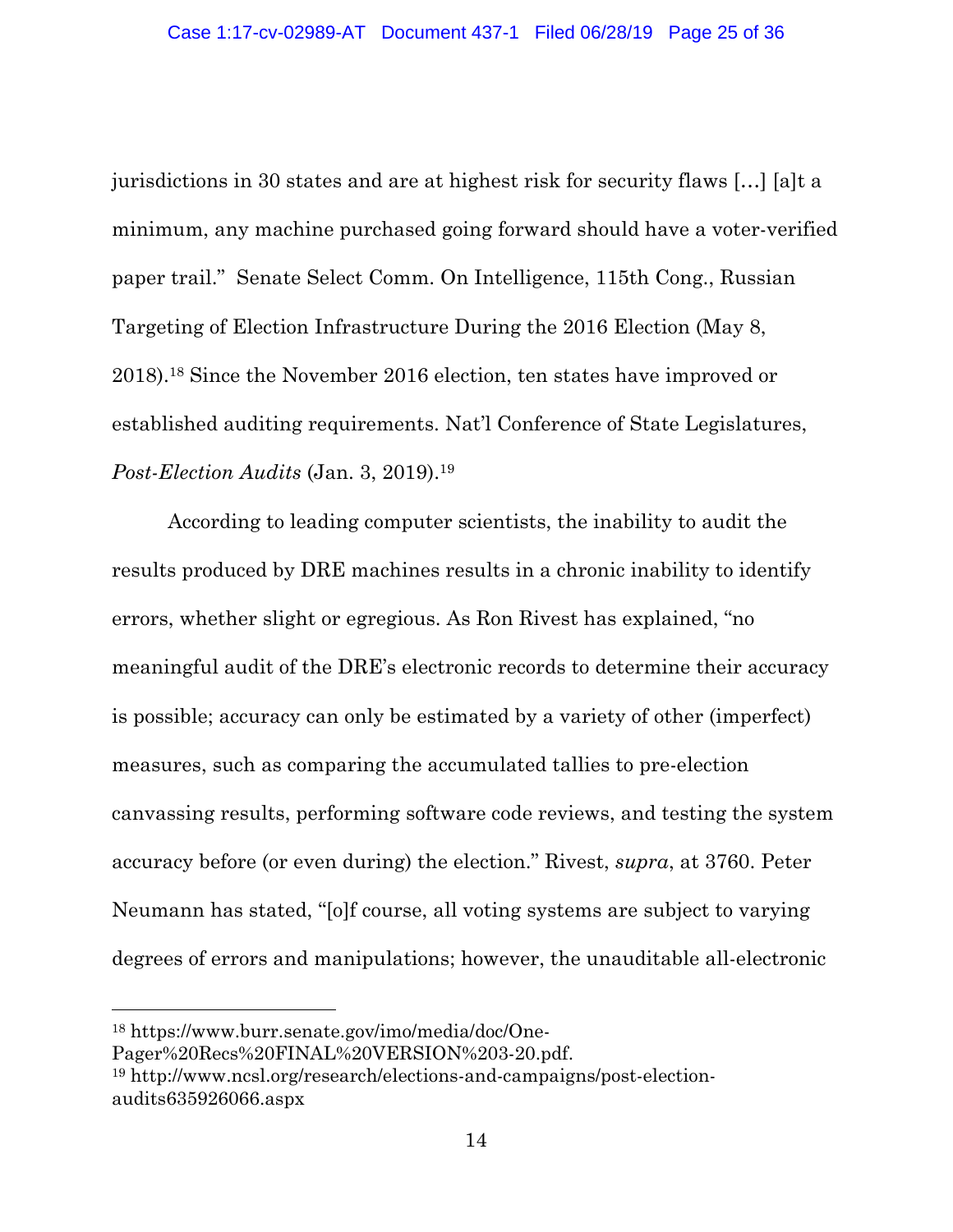systems without voter-verified audit trials create a situation in which very small flaws or illicit software changes can result in widespread systematic alterations of the intended results." Hearing of the Calif. Assemb. Comm. on Reapportionment and Constitutional Amendments, 2003-04 Sess. (testimony of Peter G. Neumann, Principal Scientist, Computer Science Lab, SRI International).20

The failure to detect election interference does not mean that there is none; rather, the ongoing attacks reflect the ability of malicious actors to target the vulnerabilities of DRE machines. Danielle Root et al., *Election Security in All 50 States, Center for American Progress (Feb. 12, 2018).*<sup>21</sup>

In New Jersey, Florida, and North Carolina, paperless electronic voting systems caused the irrecoverable loss or miscount of votes in crucial elections. Greg Adomaitis, *Electronic Voting Case Prompts New Election, Investigation In Fairfield*, NJ.com (Sept. 1, 2011) (where the discrepancies based on DREs resulting in the voiding of an election, where the Superior Court judge said, "I have my suspicions that something that happened here was improper," but he did not "and may never" know, what exactly took place);<sup>22</sup> Douglas W.

<sup>20</sup> http://www.csl.sri.com/users/neumann/calvot04.pdf.

<sup>21</sup>https://www.americanprogress.org/issues/democracy/reports/2018/02/12/446336/ele ction-security-50-states/.

<sup>&</sup>lt;sup>22</sup> https://www.nj.com/cumberland/2011/09/touch-screen\_voting\_case\_promp.html.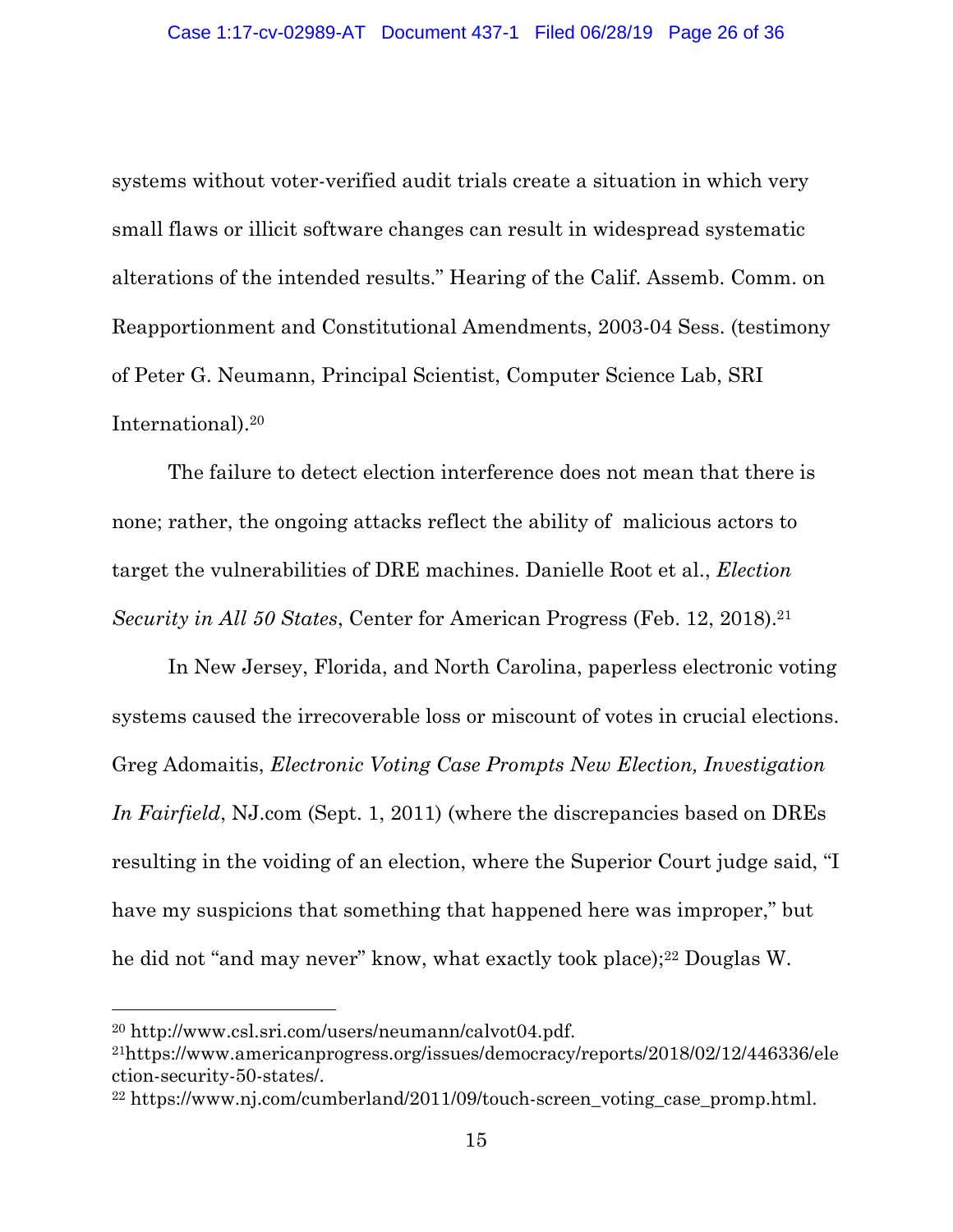Jones & Barbara Simons, *Broken Ballots: Will Your Vote Count* (Center for the Study of Language and Information, 2012) (describing a 2006 Florida election in which almost 13% of voters did not select a candidate in the Congressional race, even though only 1.2% did not vote in the Senate contest, demonstrating a significant discrepancy, but paperless DREs prevented a recount).

Voter-verifiable paper ballots are essential for meaningful post-election audits, which are required in 34 states. *State Audit Laws National Database*, Verified Voting  $(2019).^{23}$  In a secure election system, the EAC Guidelines recommends, "[t]he source and integrity of electronic tabulation reports are verifiable." EAC Guidelines, *supra* at Principle 13. The best practice currently available is to use hand-marked paper ballots. Andrew Appel, *Continuous-roll VVPAT under glass: an idea whose time has passed*, Freedom to Tinker (Oct. 19, 2018).24 There are also ongoing efforts by technologists to develop better models for conducting more private, secure, and reliable balloting methods for public elections. *See* SSITH Secure Hardware Demo,

<sup>23</sup> https://www.verifiedvoting.org/state-audit-laws/.

<sup>24</sup> https://freedom-to-tinker.com/2018/10/19/continuous-roll-vvpat-under-glass-anidea-whose-time-has-passed/.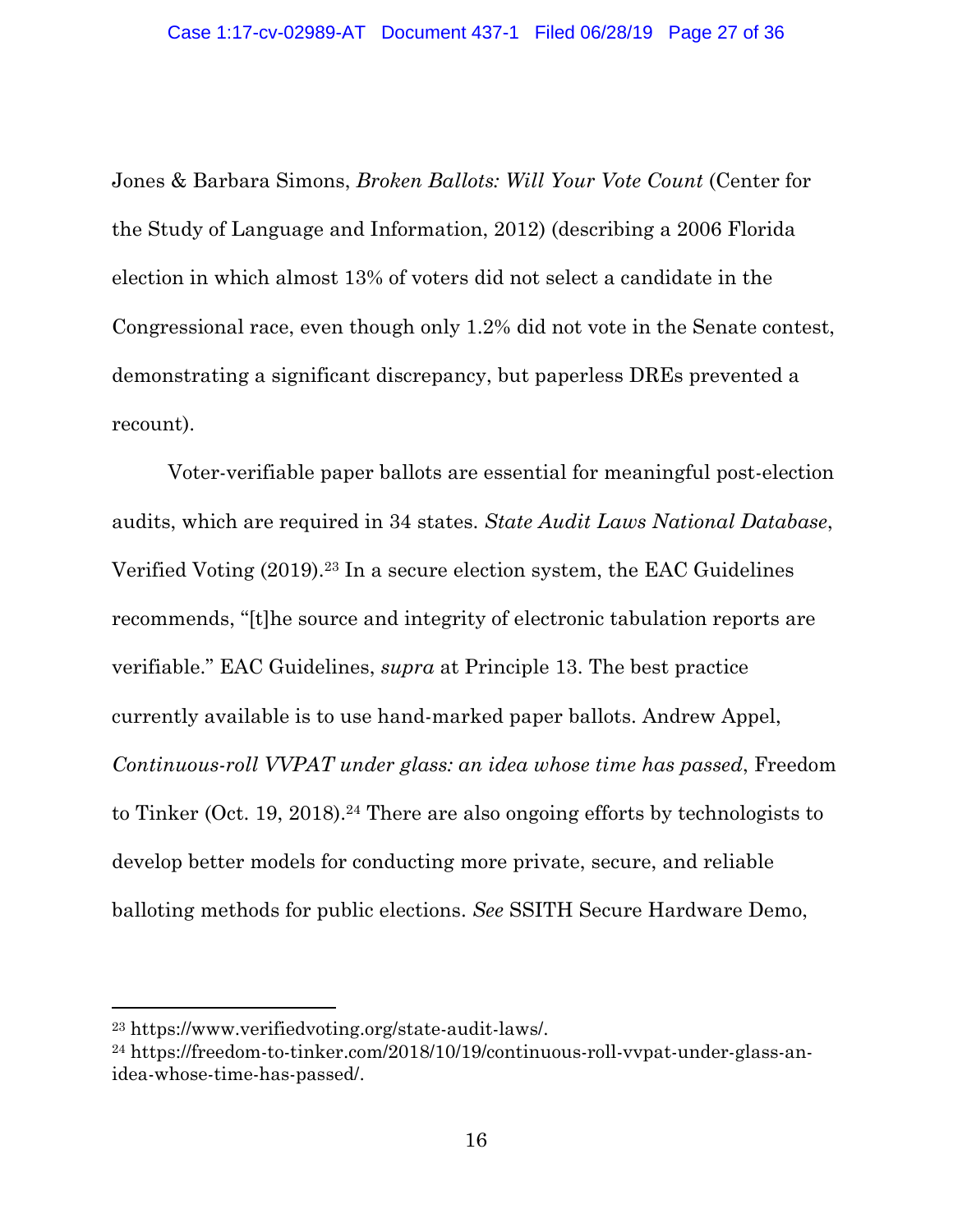Free & Fair (2019);25 Anna Lysyanskaya et al., *Verifiable Elections That* 

*Scale for Free*, Public-Key Cryptography - PKC 2013 (Feb. 2013); <sup>26</sup> David

Chaum, *Scantegrity* (2008); <sup>27</sup> Ronald L. Rivest & Warren D. Smith, *Three* 

*Voting Protocols: ThreeBallot, VAV, and Twin*, USENIX/ACCURATE

Electronic Voting Technology Workshop (2007);28 Tal Moran & Moni Naor,

*Receipt-Free Universally-Verifiable Voting with Everlasting Privacy*,

Advances in Cryptology - CRYPTO 2006 (Dwork C. eds., 2006). <sup>29</sup> The

National Academies emphasizes the important role paper plays in election

integrity:

The ability of each voter to verify that a paper ballot correctly records his or her choices, before the ballot is cast, means that the collection of cast paper ballots forms a body of evidence that is not subject to manipulation by faulty hardware or software. These cast paper ballots may be recounted after the election or may be selectively examined by hand in a post-election audit. Such an evidence trail is generally preferred over electronic evidence like electronic cast-vote records or ballot images. Electronic evidence can be altered by compromised or faulty hardware or software. Paper ballots are designed to provide a human-readable recording of a voter's choices.

<sup>25</sup> https://freeandfair.us/ssith-secure-hardware-demo/.

<sup>26</sup> https://www.microsoft.com/en-us/research/publication/verifiable-elections-thatscale-for-free/.

<sup>27</sup> http://scantegrity.org.

<sup>28</sup> https://people.csail.mit.edu/rivest/RivestSmith-

ThreeVotingProtocolsThreeBallotVAVAndTwin.pdf.

<sup>&</sup>lt;sup>29</sup> https://link.springer.com/chapter/10.1007/11818175  $22$ .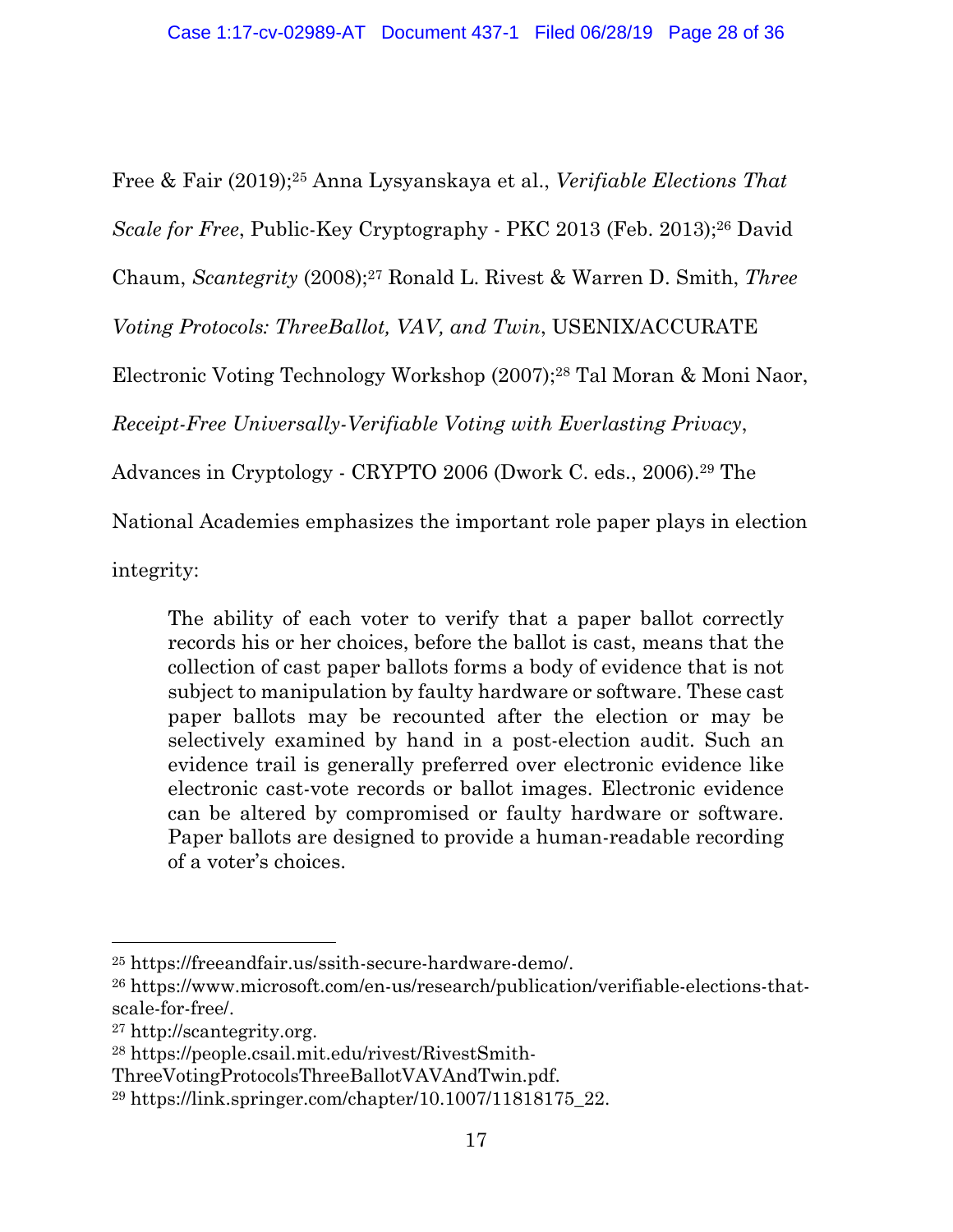National Academies Report, *supra*, at 94.

Many DREs, but not those in Georgia, are equipped with a voterverifiable paper audit trail (VVPAT) that prints voters' selections on paper and allows voters to confirm their selections by inspecting this paper prior to casting their vote. National Academies Report, *supra*, at 41. However, "[r]esearch suggests that DRE VVPATs tend not to be voter verified. This suggests that VVPATs may be of little value as a check on the accuracy of DREs." National Academies Report, *supra*, at 43. By comparison, handmarked paper ballots fed into optical scanning machines allow for voter verification, cost less than electronic voting machines, and provide a paper trail for post-election audits.

#### **II. Georgia's DRE voting systems fail to safeguard the secret ballot.**

#### **A. The secret ballot is the kernel of the American election system.**

In the colonial era, elections were typically not secret; instead, most elected officials were elected by voice vote or a show of hands. *Burson v. Freeman*, 504 U.S. 191, 201 (1992) (citing E. Evans, A History of the Australian Ballot System in the United States (1917)). States gradually incorporated paper ballots into their elections, which voters crafted themselves. *Id*. (citing S. Albright, The American Ballot (1942)). Political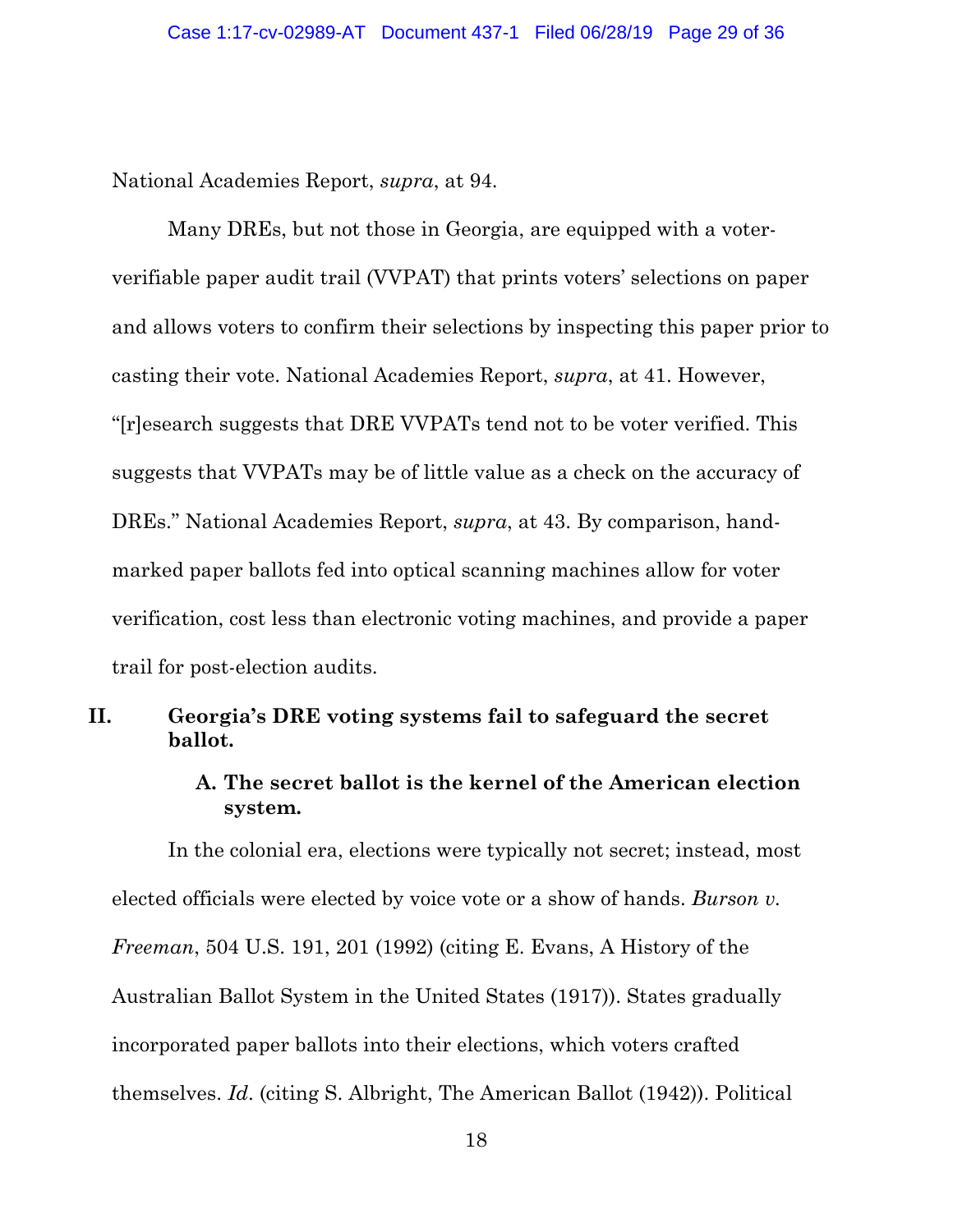parties took advantage of the system by producing their own easily identifiable ballots for voters, creating a scheme of vote buying and selling fraught with intimidation and, often, violence. *Id*.

In 1888, the Louisville, KY municipal government adopted the first ballot law in the United States that provided for voting in secret by paper ballot. E. Evans, A History of the Australian Ballot System in the United States, 19 (1917). Only candidates who received their nomination by 50 or more voters were placed on the ballot, which was printed at the expense of the city. *Id*. Candidates' names were printed in alphabetical order, without party designations. *Id.* Later that year, Massachusetts and New York adopted a similar ballot system. *Id*. (citing Annals of the American Academy of Political and Social Sciences, pp. 735-36.) The system was a success and other states quickly followed, with 90 percent of the states adopting the Australian Ballot system by 1896.

One hundred twenty years later, the concept of the secret ballot remains a cornerstone of our democratic process. The U.S. Supreme Court recently noted the importance of this historical evolution in *Minn. Voters All. v. Mansky*, underscoring that universal political speech restrictions at polling places emerge from a respect for ballot secrecy: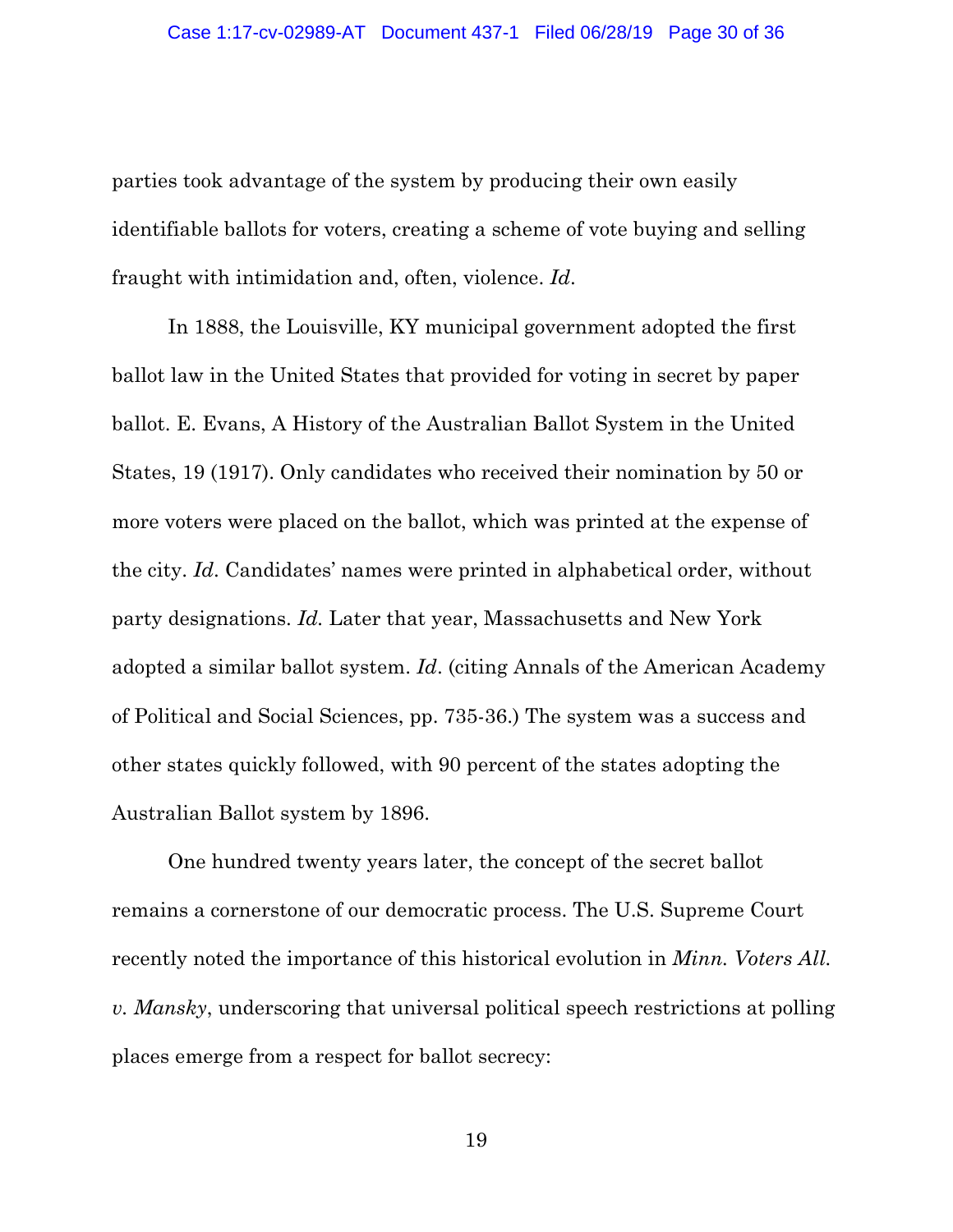Between 1888 and 1896, nearly every State adopted the secret ballot. Because voters now needed to mark their state-printed ballots on-site and in secret, voting moved into a sequestered space where the voters could "deliberate and make a decision in . . . privacy."

*Minn. Voters All. v. Mansky*, 138 S. Ct. 1876, 1883 (2018).

In the 1992 case of *Burson v. Freeman*, the Supreme Court described voter privacy as a means of preventing voter fraud while protecting against undue coercion. Upholding a Tennessee statute that prohibited political candidates from campaigning within 100 feet of a polling place entrance, the

Court stated:

[A]n examination of the history of election regulation in this country reveals a persistent battle against two evils: voter intimidation and election fraud. After an unsuccessful experiment with an unofficial ballot system, all 50 States, together with numerous other Western democracies, settled on the same solution: a secret ballot secured in part by a restricted zone around the voting compartments. We find that this widespread and timetested consensus demonstrates that some restricted zone is necessary in order to serve the States' compelling interests in preventing voter intimidation and election fraud.

*Burson,* 504 U.S*.* at 206. In *McIntyre v. Ohio Elections Comm'n*, upholding

the right to speak anonymously, the Supreme Court noted the close tie to the

"hard-won right" to the secret ballot, writing:

The decision in favor of anonymity may be motivated by fear of economic or official retaliation, by concern about social ostracism, or merely by a desire to preserve as much of one's privacy as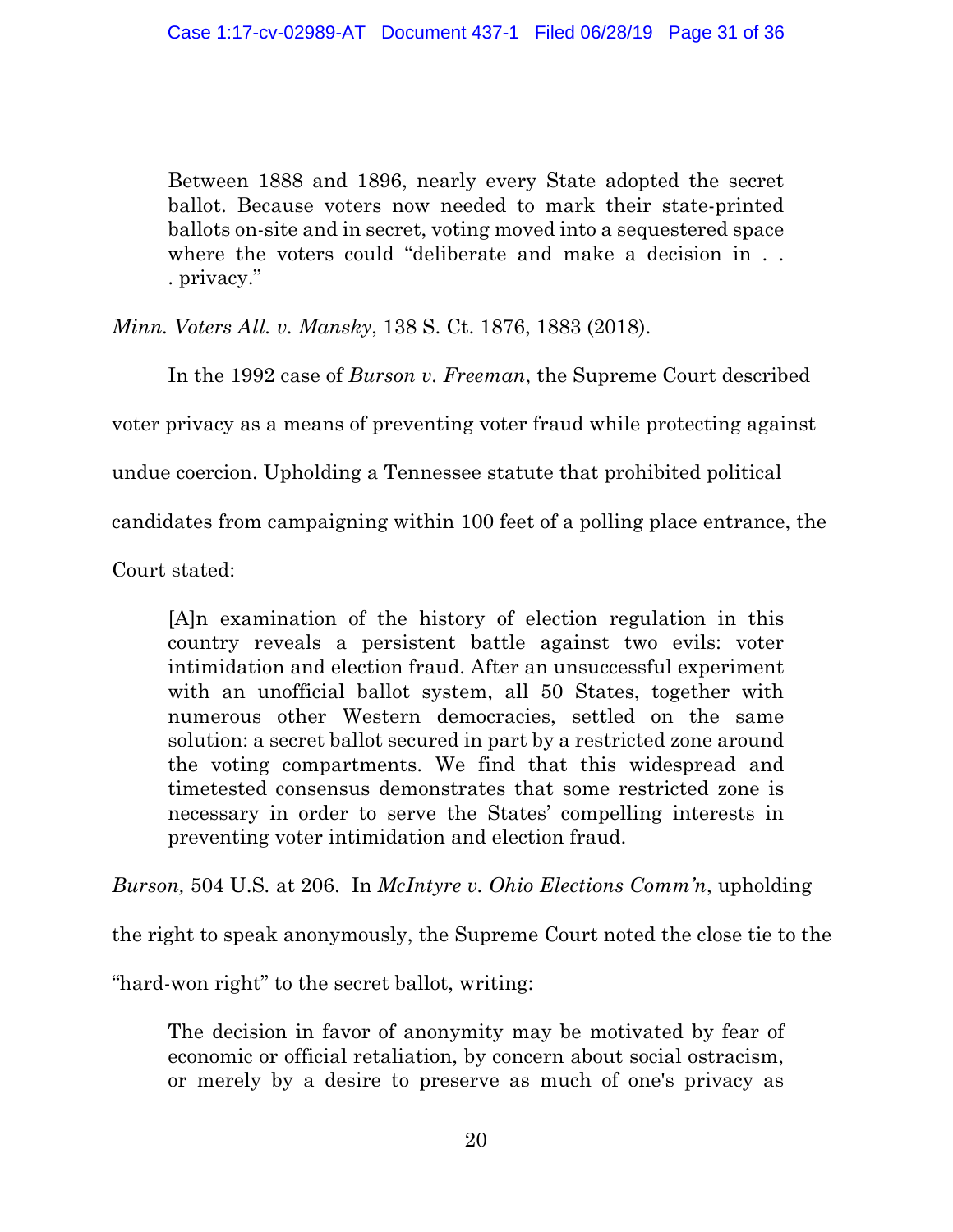possible… the Court's reasoning [in an earlier case] embraced a respected tradition of anonymity in the advocacy of political causes. This tradition is perhaps best exemplified by the secret ballot, the hard-won right to vote one's conscience without fear of retaliation.

*McIntyre v. Ohio Elections Comm'n*, 514 U.S. 334, 341-43 (1995). In a brief for

the U.S. Supreme Court, *amici* EPIC has previously explained that revealing the names of those who sign petitions would subject signatories to the risk of retribution, that signing petitions constitutes anonymous speech, and that signing petitions is similar to casting a vote and should be protected accordingly. Brief of *Amici Curiae* Electronic Privacy Information Center (EPIC) and Legal Scholars and Technical Experts in Support of the Petitioners, *Doe v. Reed*, 561 US 186 (2010) (No. 09-559).30

# **B. Georgia's DRE systems place at risk the identity of voters and the integrity of our elections.**

Some DRE systems, including the ones in use in Georgia, place at risk the identity of voters and the integrity our elections. California's top-tobottom review found that "the [Diebold AccuVote TSX] stores votes in the order in which they were cast; it stores them together with a record of the time they were cast and, if a specific configuration option is enabled, prints this time in a barcode on the paper VVPAT record; and it assigns them each

<sup>30</sup> https://epic.org/privacy/reed/EPIC\_amicus\_Reed.pdf.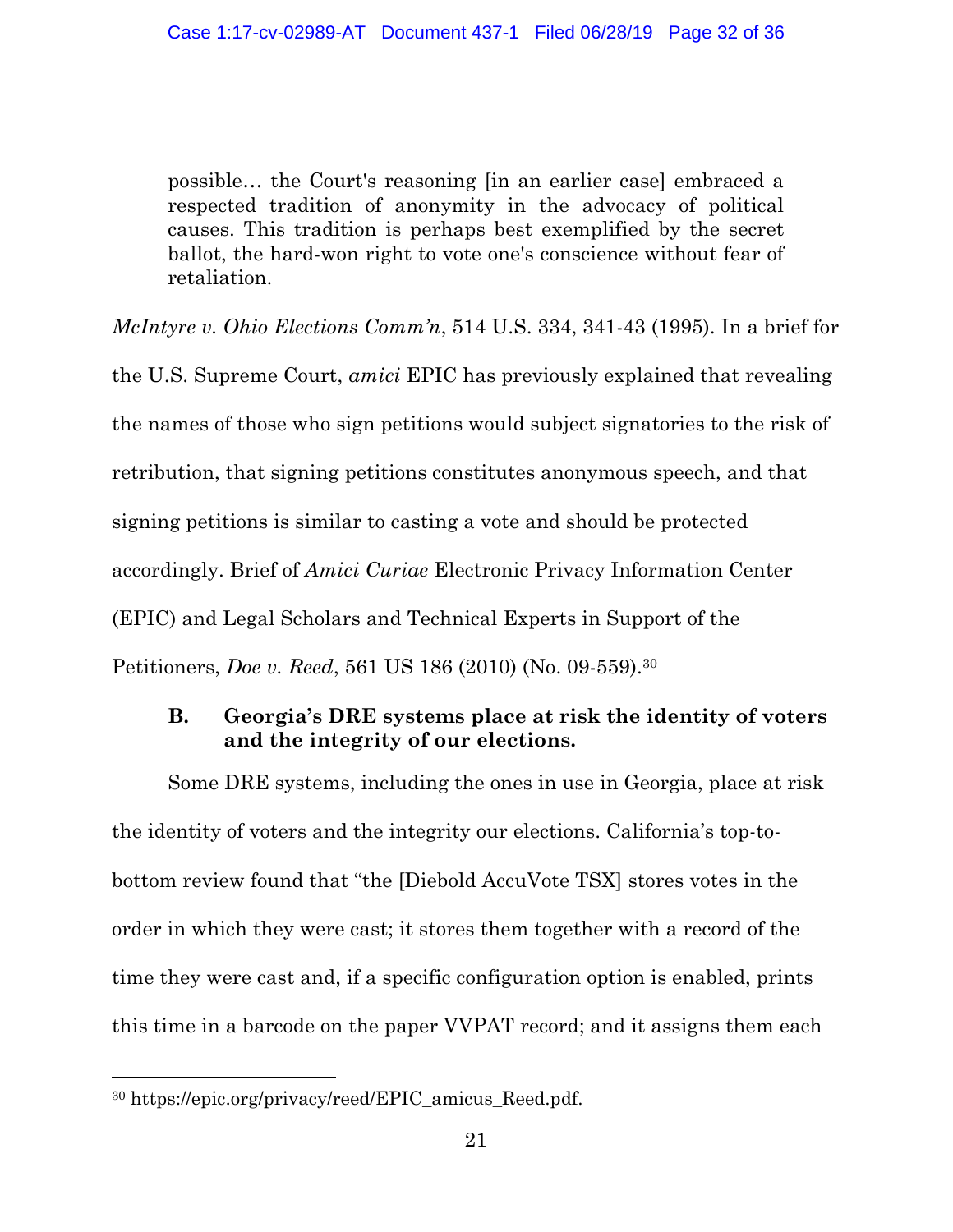an encrypted serial number that can be decrypted to discover the order of voting. Any one of these problems could leak enough information about the votes to reveal how individuals voted." Calandrino, *supra*, at 17. A spokesman for Diebold claimed that they don't timestamp ballots, even though the opposite has been proven true. Declan McCullagh, *E-voting predicament: Not-so-secret ballots*, CNET (Aug. 20, 2007).31 Electronic voting machines by other vendors have been shown to have similar issues – both Hart and Sequoia's systems randomize ballots, but in way that can be easily reconstructed. Srinivas Inguva et al., *Source Code Review of the Hart InterCivic Voting System* 59, Univ. of Cal. (July 20, 2007);<sup>32</sup> Matt Blaze et al., *Source Code Review of the Sequoia Voting System*, Univ. of Cal. (July 20, 2007);33 Edward Felten, *E-Voting Ballots Not Secret; Vendors Don't See Problem* (Aug. 20, 2007).34

<sup>31</sup> https://www.cnet.com/news/e-voting-predicament-not-so-secret-ballots/.

<sup>32</sup> https://votingsystems.cdn.sos.ca.gov/oversight/ttbr/Hart-source-public.pdf.

<sup>33</sup> https://votingsystems.cdn.sos.ca.gov/oversight/ttbr/sequoia-source-publicjul26.pdf.

<sup>34</sup> https://freedom-to-tinker.com/2007/08/20/e-voting-ballots-not-secret-vendors-dontsee-problem/.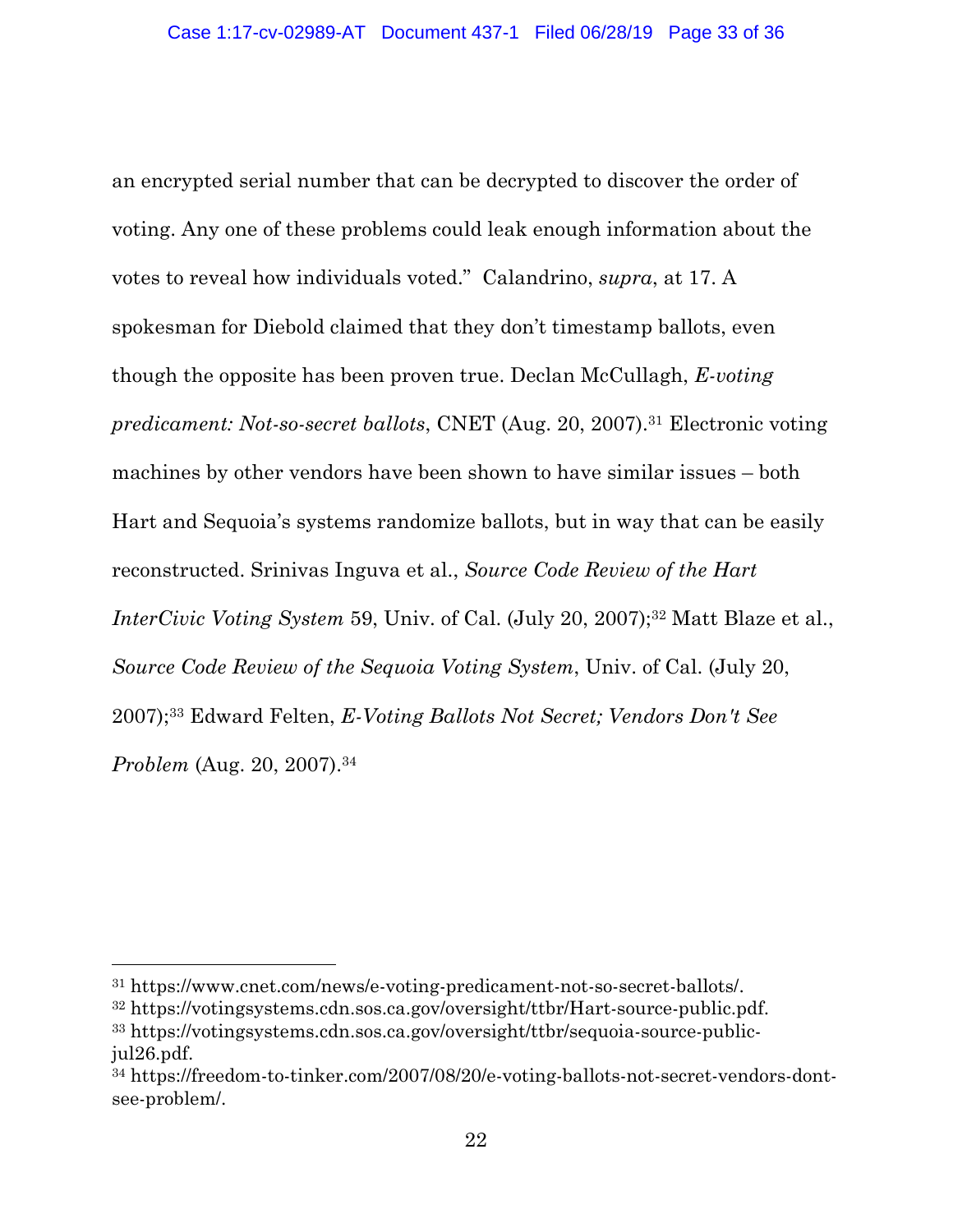# **C. The secret ballot safeguards privacy, freedom of association, and democratic values.**

The secret ballot reduces the threat of coercion, vote buying and selling, and tampering. For individual voters, it provides the ability to exercise their right to vote without intimidation or retaliation. Ballot secrecy is a cornerstone of modern democracies. As the National Academy of Sciences recently found, "If anonymity is compromised, voters may not express their true preferences." National Academies Report, *supra* at 87. Because of the documented history of voter intimidation, coercion, and fraud associated with third-party knowledge of how individual voters cast their ballots, voter privacy remains central to election integrity. No community is immune to the effects of voter manipulation, but some communities are more vulnerable than others.

Federal and state courts, as well as legislatures, have historically taken steps to protect the right of voters to vote their conscience without fear of retaliation. A state survey conducted by EPIC, Common Cause, and Verified Voting in 2016 found that the vast majority of states (44) have constitutional provisions guaranteeing secrecy in voting, while the remaining states have statutory provisions referencing secrecy in voting. Caitriona Fitzgerald, Susannah Goodman, and Pamela Smith, *The Secret Ballot at Risk:*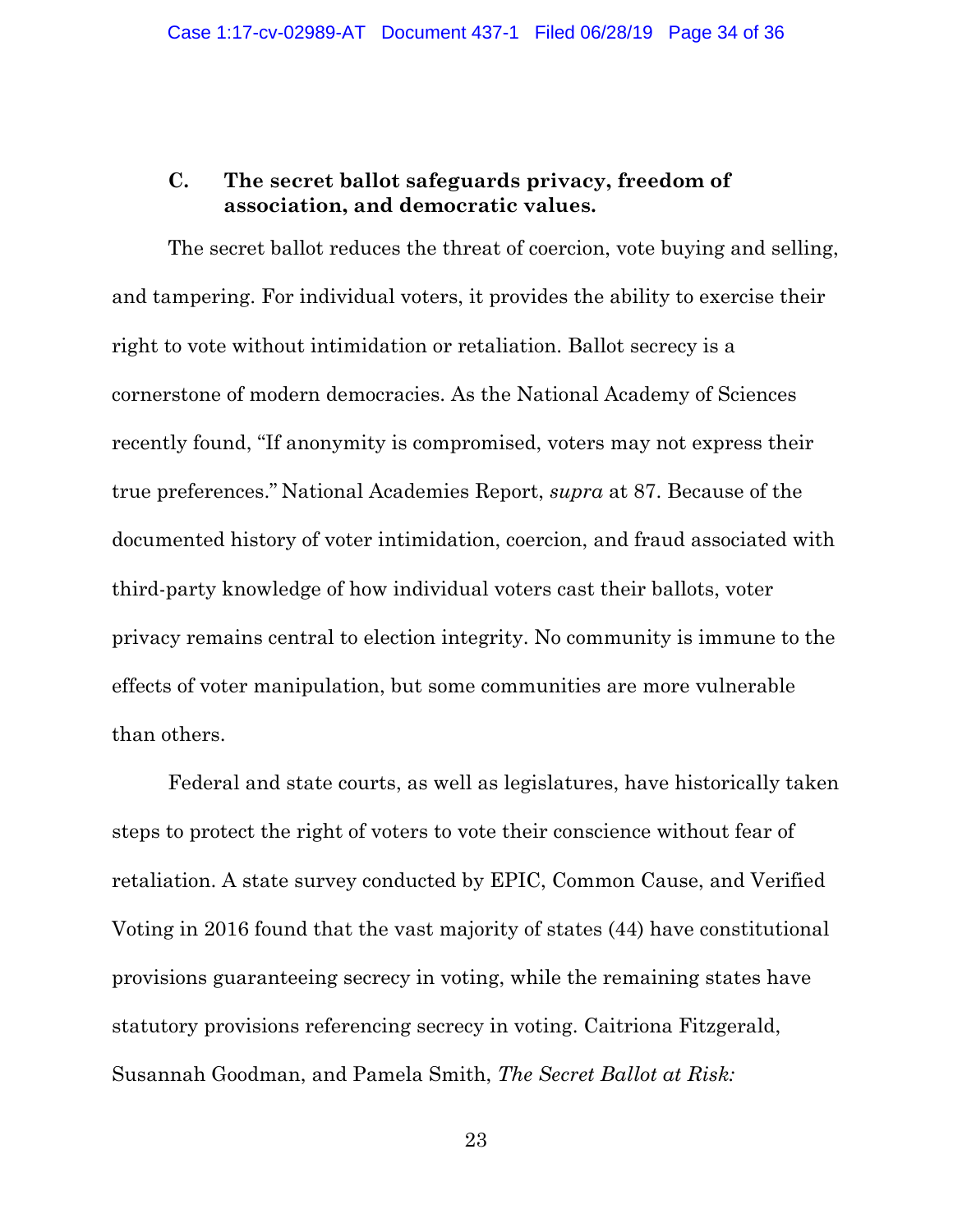*Recommendations for Protecting Democracy* (Aug. 2016).35 The Supreme Court in its 1976 opinion in *Buckley v. Valeo*, stated that, "Secrecy, like privacy, is not per se criminal. On the contrary, secrecy and privacy as to political preferences and convictions are fundamental in a free society. For example, one of the great political reforms was the advent of the secret ballot as a universal practice." *Buckley v. Valeo*, 424 U.S. 1, 237 (1976).

The EAC Guidelines make clear that voting systems should protect the secrecy of voters' ballot selection:

10.1 - Ballot secrecy is maintained throughout the voting process. 10.2 - The voting system does not contain nor produce records, notifications, information about the voter or other election artifacts that can be used to associate the voter's identity with the voter's intent, choices, or selections.

EAC Guidelines, Principle 10.

Ballot secrecy is so essential to the free exercise of the right to vote that the United States, by law, will not recognize foreign states as a democracy unless they provide for voting "by secret ballot." 22 U.S.C. § 8203(6)(B). (In determining whether a country is a democratic, the Secretary shall "conduct assessments of such conditions in countries and whether the country exhibits the following characteristics" including whether the "national legislative body

<sup>35</sup> https://secretballotatrisk.org.